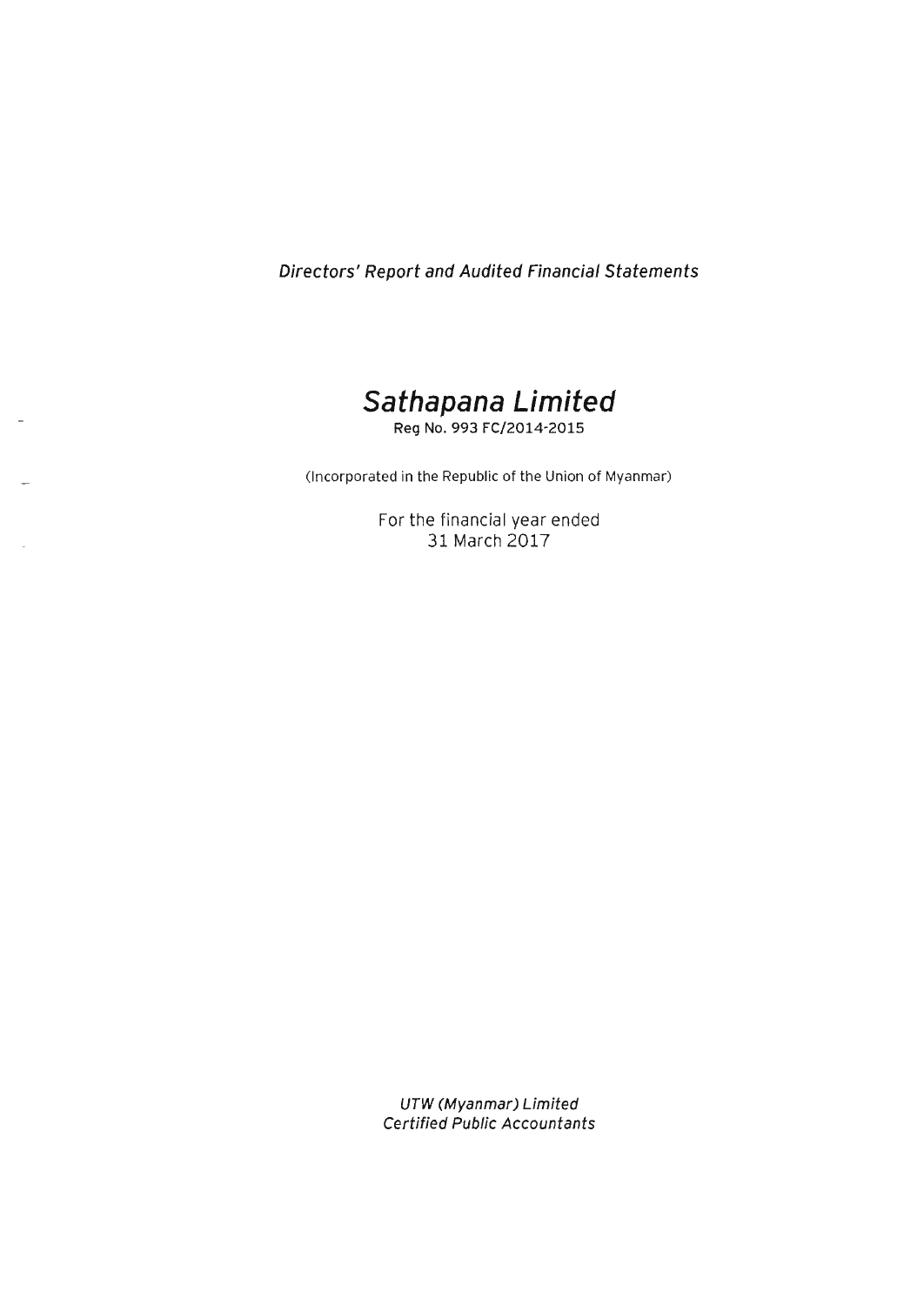#### General Information

### Directors

Ken Han Chang-Woo Han Yu Han Susumu Watahiki Mitsuru Ishimura Norihiko Kato

#### Registered Office

No. 97/B, Kaba Aye Pagoda Road

Bahan Township

Yangon, Myanmar

### Auditors

UTW (Myanmar) Limited

#### Bankers

Co-operative Bank Ltd. (CB Bank) KanBawZa Bank Ltd. (KBZ Bank) Ayeyarwady Bank Ltd. (AYA Bank) The Bank of Tokyo-Mitsubishi UFJ, Ltd. (BTMU Bank) Mizuho Bank Ltd.

### Index

#### Directors' Report Statement by Directors Independent Auditor's Report Statement of Financial Position Statement of Profit or Loss Statement of Comprehensive Income Statement of Changes in Equity Statement of Cash Flows Notes to the Financial Statements Page 1 3 4 6 7 8 9 10 11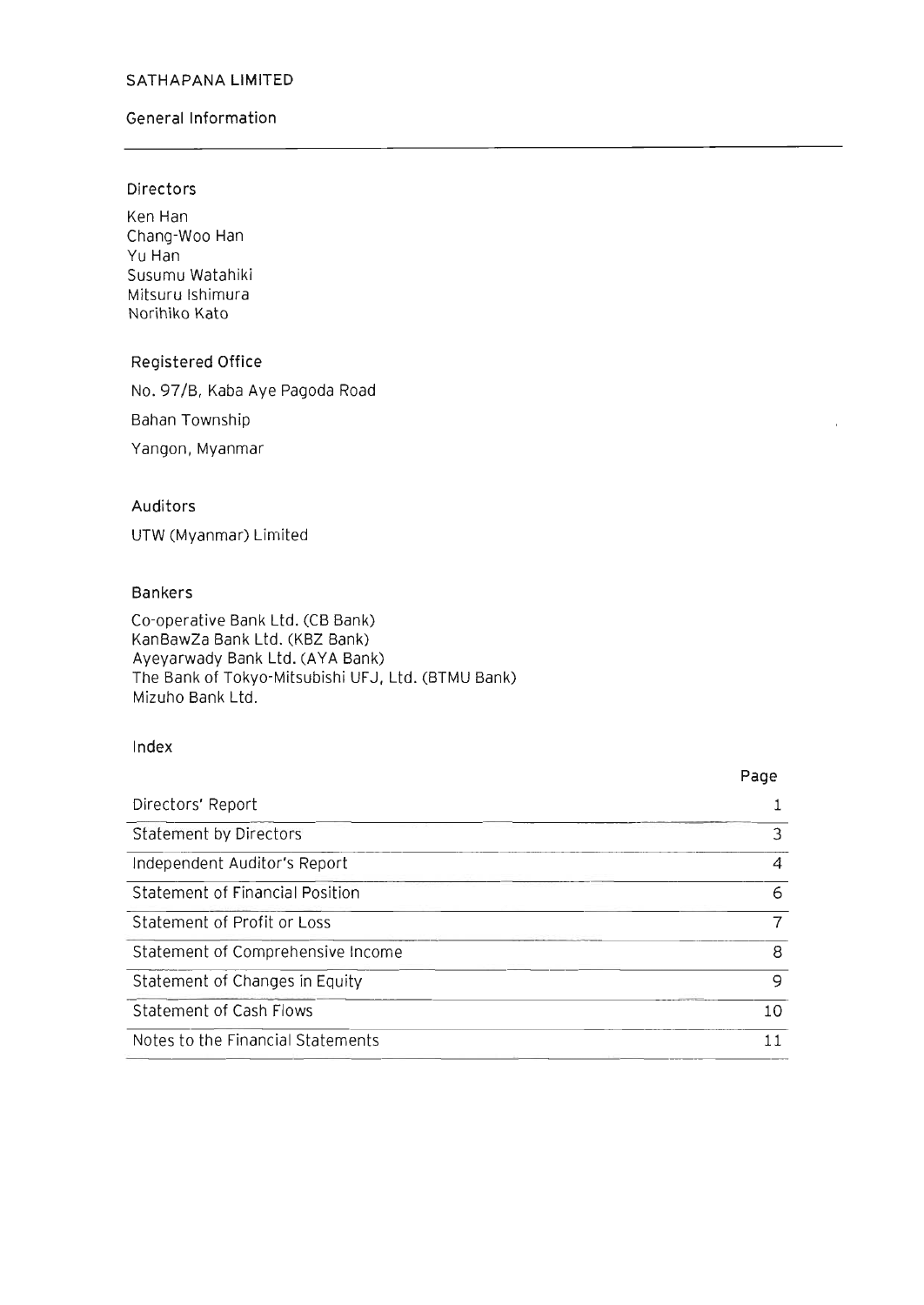### Directors' Report

The directors are pleased to present their report to the members together with the financial statements of SATHAPANA LIMITED (the "Company") for the financial year ended 31 March 2017.

#### 1. Directors

The directors of the Company in office at the date of this report are:

Ken Han Chang-Woo Han Yu Han Susumu Watahiki Mitsuru Ishimura Norihiko Kato

#### 2. Arrangements to enable directors to acquire shares or debentures

Neither at the end of nor at any time during the financial year was the Company a party to any arrangement whose object is to enable the directors of the Company to acquire benefits by means of the acquisition of shares or debentures of the Company or any other body corporate.

#### 3. Directors' interest in shares or debentures

No director who held office at the end of the financial year had any interests in shares, share options, warrants or debentures of the Company, or of related corporations, either at the beginning of the financial year, or date of appointment if later, or at the end of the financial year, according to the return on allotment of directors' shareholdings (Form VI) required to be kept under Section 104 of the Myanmar Companies Act.

#### 4. Directors' contractual benefits

Since at the end of the previous financial year, no director of the Company has received or become entitled to receive a benefit by reason of a contract made by the Company or a related corporation with the director, or with a firm of which the director is a member, or with a company in which the director has a substantial financial interest.

#### 5. Share Options

No options have been granted during the financial year to subscribe for unissued shares of the Company. No shares have been issued during the financial year by virtue of the exercise of options to take up unissued shares of the Company. There were no unissued shares of the Company under option as at end of the financial year.

90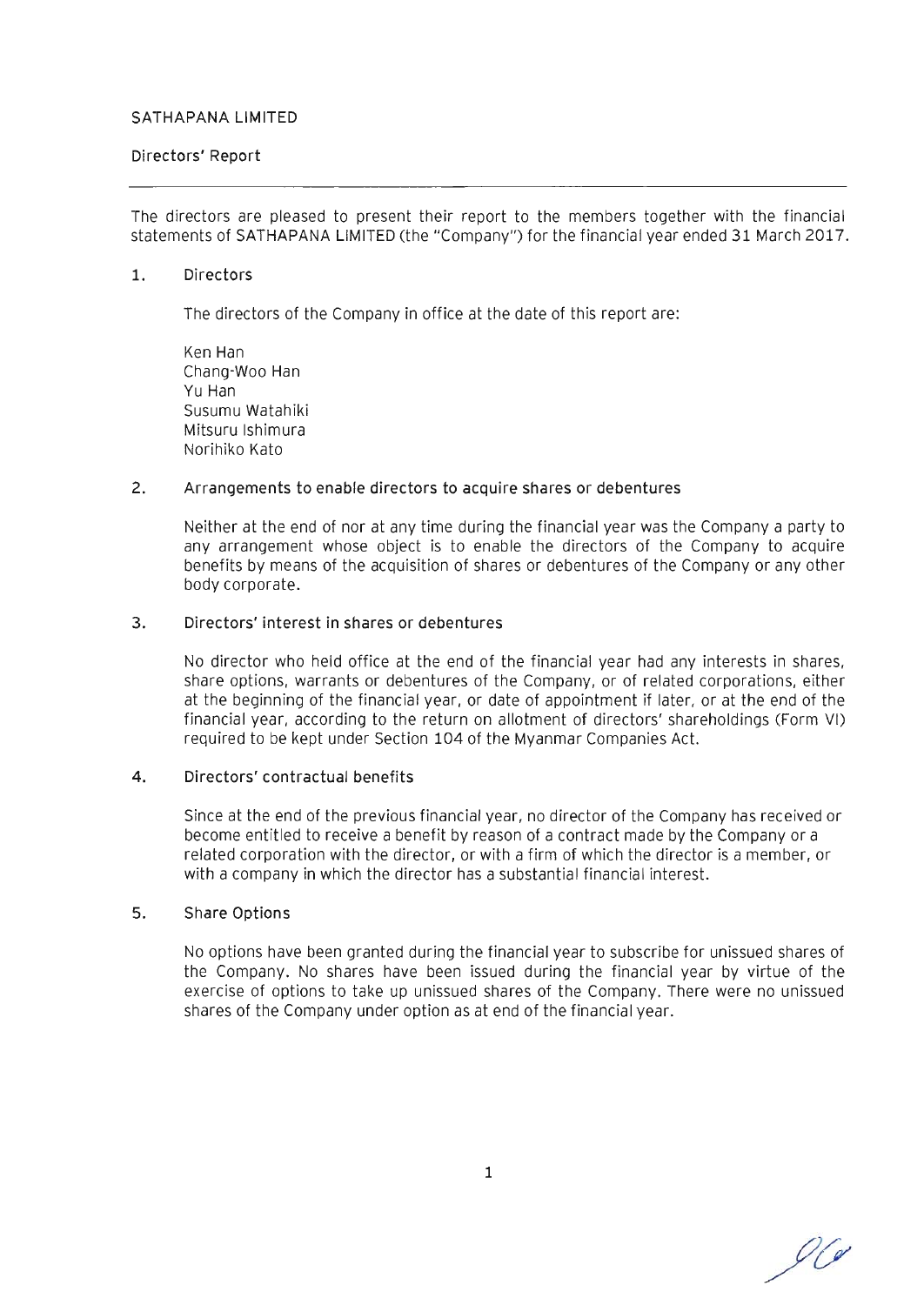### **Directors' Report**

# **6. Auditor**

UTW (Myanmar) Limited has expressed their willingness to accept reappointment as auditor.

On behalf of the board of directors,

 $K$ en Han  $H_{a}$ 

Managing Director

*g* c;/~ *.... .... ... -......... .* 

Susumu Watahiki Director

Dated: 2 **5 JUL 2017**  The Republic of the Union of Myanmar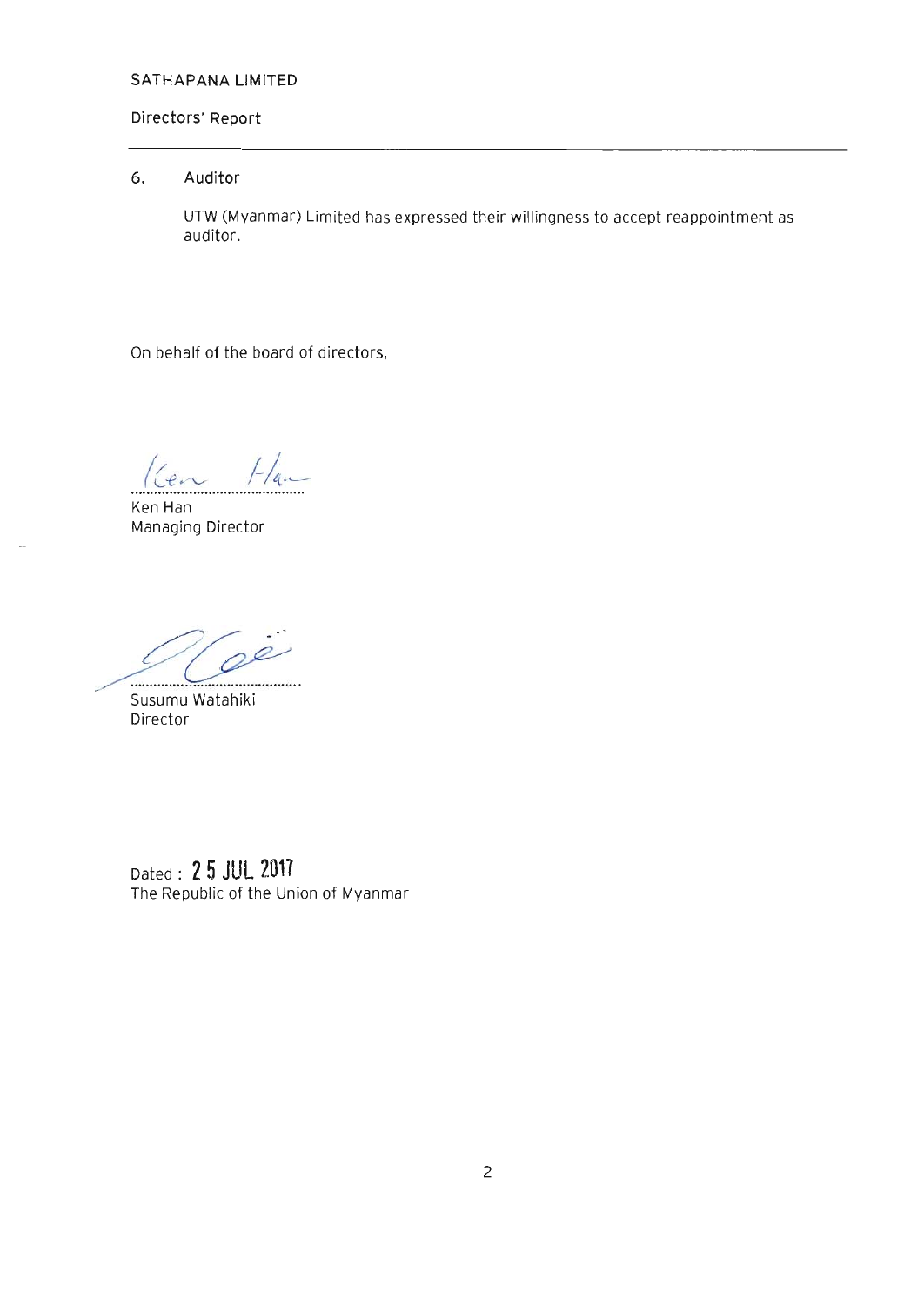#### **Statement by Directors**

We, Ken Han and Susumu Watahiki, being the appointed Managing Director and Director, respectively, of Sathapana Limited, do hereby state that. in the opinion of the Directors,

- 1) the accompanying statement of profit or loss, comprehensive income, statement of financial position, statement of changes in equity and statement of cash flows together with notes thereto are drawn up so as to give a true and fair view of the state of affairs of the Company as at 31 March 2017 and the results of the business, changes in equity and cash flows of the Company for the financial year ended on that date; and
- 2) at the date of this statement, there are reasonable grounds to believe that the Company will be able to pay its debts as and when they fall due.

On behalf of the board of directors:

 $1 -$ lan

Ken Han Managing Director

. *<u>Susumu Watabiki</u>* 

Susumu Watahiki Director

Dated: 2 **5 JUL 2011**  The Republic of the Union of Myanmar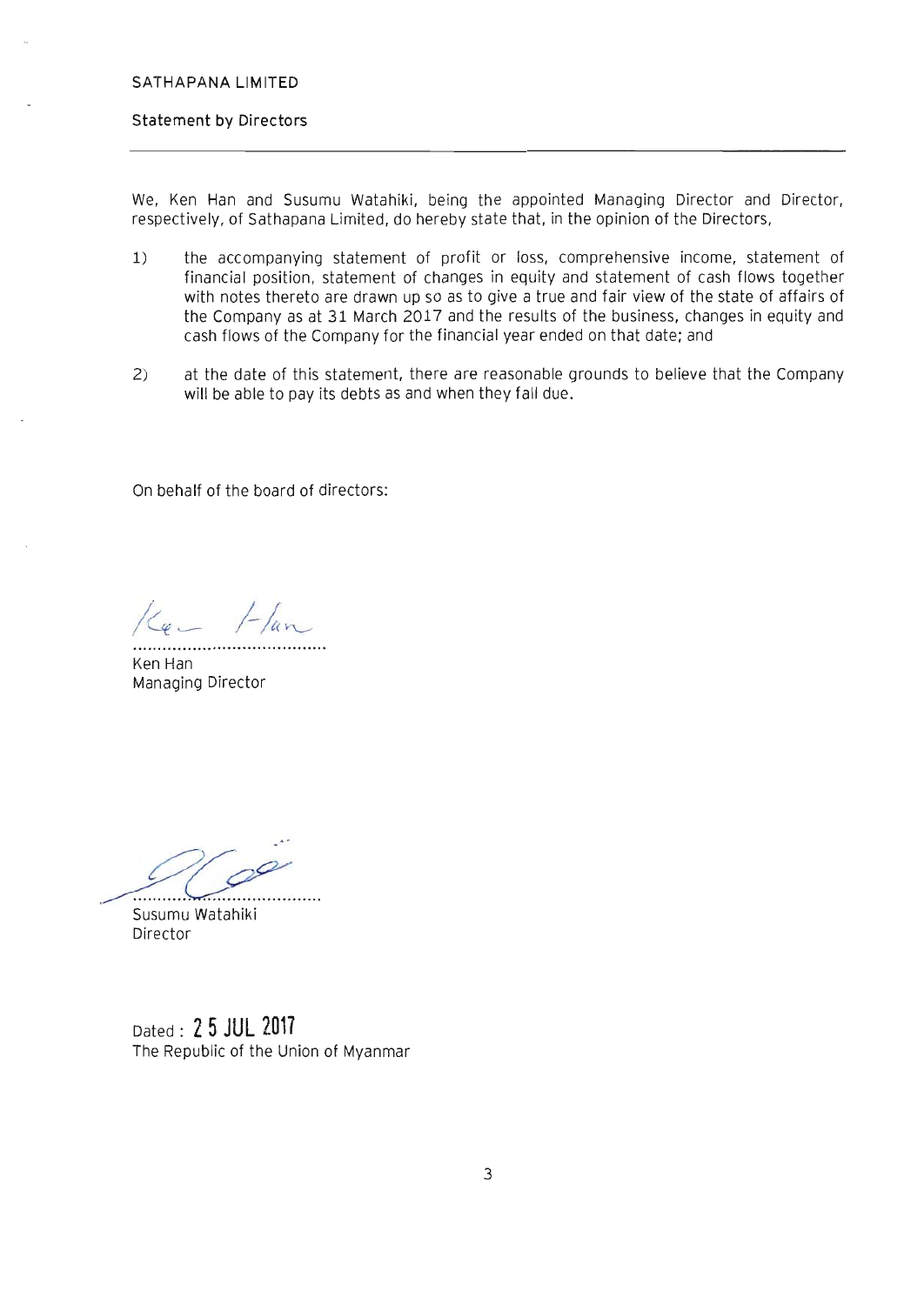

UTW (Myanmar) Limited Room 10-A, Classic Strand Condo No. 693/701. Merchant Road Pabedan Township, Yangon

Tel: +95 1 371293 Fax: +95 1 371895

# **Independent Auditor's Report for the financial year ended 31 March 2017**

### **To the members of SATHAPANA LIMITED**

We have audited the accompanying financial statements of **SATHAPANA LIMITED** (the "Company"), which comprise the statement of financial position as at 31 March 2017, statement of profit or loss, statement of comprehensive income, statement of changes in equity, and statement of cash flows for the year then ended, and a summary of significant accounting policies and other explanatory notes.

### **Management's Responsibility for the Financial Statements**

Management is responsible for the preparation and fair presentation of these financial statements in accordance with Myanmar Financial Reporting Standards and the provisions of the Myanmar Companies Act. This responsibility includes:

- (a) devising and maintaining a system of internal accounting controls sufficient to provide a reasonable assurance that assets are safeguarded against loss from unauthorized use or disposition; and transactions are properly authorized and that they are recorded as necessary to permit the preparation of true and fair statement of profit or loss, statement of comprehensive income and statement of financial position and to maintain accountability of assets;
- (b) selecting and applying appropriate accounting policies; and
- (c) making accounting estimates that are reasonable in the circumstances.

# **A uditor's Responsibility**

Our responsibility is to express an opinion on these financial statements based on our audit. We conducted our audit in accordance with Myanmar Standards on Auditing. Those standards require that we comply with ethical requirements and plan and perform the audit to obtain reasonable assurance whether the financial statements are free from material misstatement.

An audit involves performing procedures to obtain audit evidence about the amounts and disclosures in the financial statements. The procedures selected depend on the auditor's judgment, including the assessment of the risks of material misstatement of the financial statements, whether due to fraud or error. In making those risk assessments, the auditor considers internal control relevant to the entity's preparation and fair presentation of the financial statements **in** order to design audit procedures that are appropriate in the circumstances, but not for the purpose of expressing an opinion on the effectiveness of the entity's internal control. An audit also includes evaluating the appropriateness of accounting policies used and the reasonableness of accounting estimates made by management, as well as evaluating the overall presentation of the financial statements.

U C O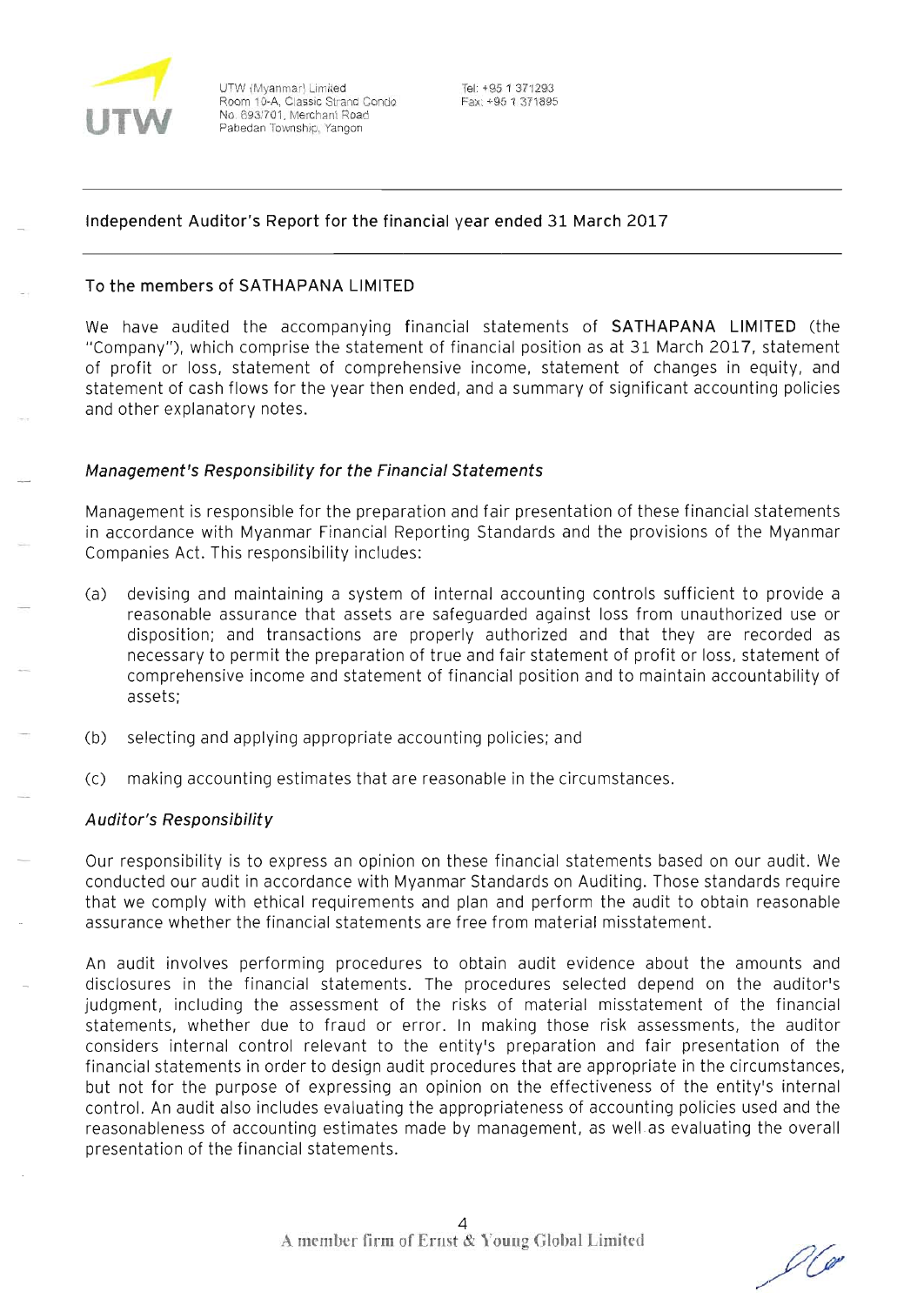

We believe that the audit evidence we have obtained is sufficient and appropriate to provide a basis for our audit opinion.

# **Opinion**

In our opinion, the financial statements present fairly, in all material respects, the financial position of SATHAPANA LIMITED as of 31 March 2017, and of its financial performance and its cash flows for the year then ended in accordance with Myanmar Financial Reporting Standards and the provisions of the Myanmar Companies Act.

# **Report on Other Legal and Regulatory Requirements**

In accordance with the provisions of the Myanmar Companies Act, we also report that:

(a) We have obtained all the information and explanations we have required; and

(b) Books of account have been maintained by SATHAPANA LIMITED as required by Section 130 of the Myanmar Companies Act.

Daw Moe Moe Aye (CPA No. 186) UTW (Myanmar) Limited Firm Reg: No. C006 Certified Public Accountants

Dated: 2 **5 JUL 2017**  The Republic of the Union of Myanmar

 $O$  Cep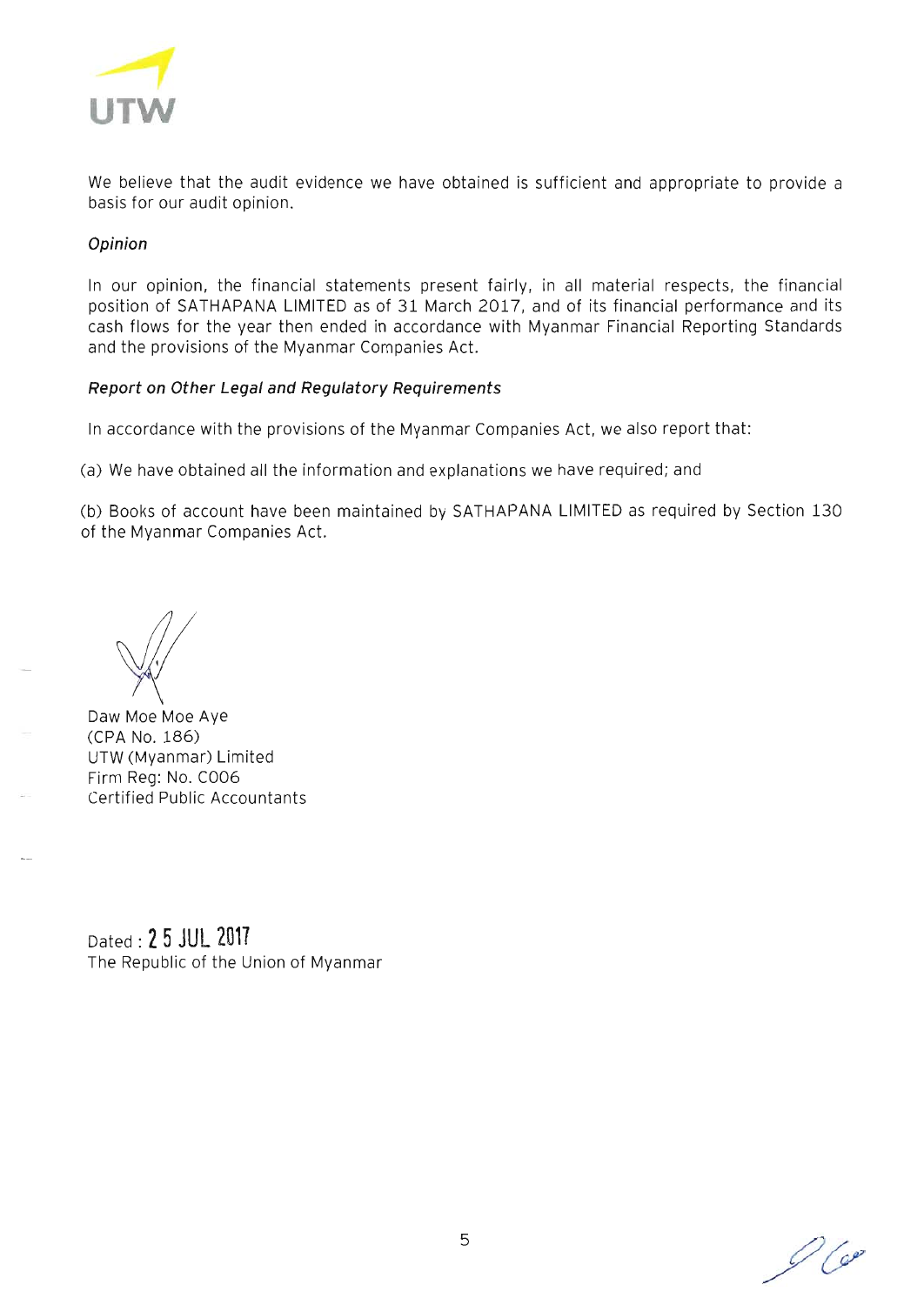|                               |       | 31 March 2017      | 31 March 2016   |
|-------------------------------|-------|--------------------|-----------------|
|                               | Notes | <b>MMK</b>         | <b>MMK</b>      |
| Assets                        |       |                    |                 |
| Non-current assets            |       |                    |                 |
| Property, plant and equipment | 9     | 657,038,293        | 246,814,934     |
| Intangible asstes             | 10    | 41,218,030         | 17,802,254      |
| Loans to customers            | 11    | 9,370,845          | 1,066,828       |
|                               |       | 707,627,168        | 265,684,016     |
| <b>Current assets</b>         |       |                    |                 |
| Interest receivables          |       | 282,001,400        | 51,269,400      |
| Other receivables             | 12    | 31,449,575         | 24,200,000      |
| Prepaid expenses              | 13    | 350,703,861        | 303,512,935     |
| Loans to customers            | 11    | 17,151,813,360     | 3,238,559,940   |
| Cash and cash equivalents     | 14    | 904,012,765        | 7,398,070,688   |
|                               |       | 18,719,980,961     | 11,015,612,963  |
| Total assets                  |       | 19,427,608,129     | 11,281,296,979  |
| Equity and liabilities        |       |                    |                 |
| <b>Current liabilities</b>    |       |                    |                 |
| Accrued expenses              |       | 290,220,483        | 18,892,400      |
| Employee pension              | 15    | 8,657,771          | 16,589,172      |
| Other payables                | 16    | 2,010,300          | 2,750,500       |
| Interest payables             |       | 69,608,500         | 6,514,500       |
| Customer savings payables     | 17    | 1,321,567,800      | 203,000,000     |
|                               |       | 1,692,064,854      | 247,746,572     |
| Non-current liabilities       |       |                    |                 |
| Customer savings payables     | 17    | 3,060,000          | 652,500         |
| Employee pension              | 15    | 164,497,659        | 33,177,328      |
| <b>Total liabilities</b>      |       | 1,859,622,513      | 281,576,400     |
| Equity                        |       |                    |                 |
| Issued capital                | 18    | 18,676,600,000     | 12,601,600,000  |
| <b>Accumulated losses</b>     |       | (1, 108, 614, 384) | (1,601,879,421) |
| Total equity                  |       | 17,567,985,616     | 10,999,720,579  |
| Total equity and liabilities  |       | 19,427,608,129     | 11,281,296,979  |

 $O(e)$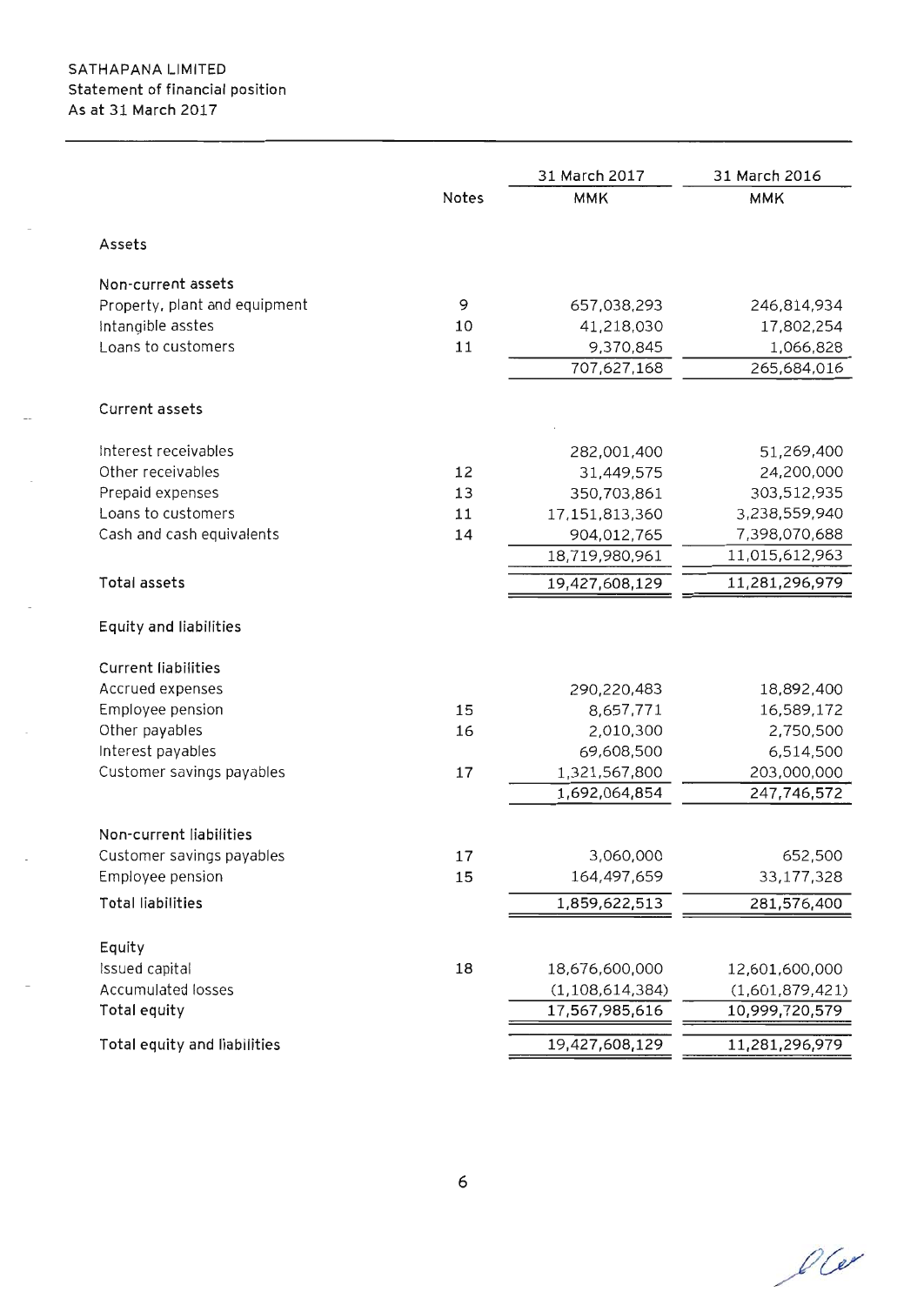|                                                                 | <b>Notes</b> | 1 April 2016<br>to<br>31 March 2017<br><b>MMK</b> | 1 April 2015<br>to<br>31 March 2016<br><b>MMK</b> |
|-----------------------------------------------------------------|--------------|---------------------------------------------------|---------------------------------------------------|
| <b>Continuing Operations</b>                                    |              |                                                   |                                                   |
| Interest incomes<br>Interest expenses                           | 5<br>5       | 2,690,666,900<br>(100, 779, 300)                  | 226,330,300<br>(6,544,600)                        |
| Net interest incomes                                            |              | 2,589,887,600                                     | 219,785,700                                       |
| Other items of incomes (expenses)                               |              |                                                   |                                                   |
| General and administrative expenses<br>Other incomes (expenses) | 6<br>7       | (2,637,967,615)<br>705,766,731                    | (1,437,041,481)<br>(274,093,228)                  |
| Profit / (Loss) before tax from continuing operations           |              | 657,686,716                                       | (1, 491, 349, 009)                                |
| Income tax expenses                                             | 8            | 164,421,679                                       |                                                   |
| Profit / (Loss) for the year from continuing operations         |              | 493,265,037                                       | (1,491,349,009)                                   |

 $\mathscr{O}(\alpha)$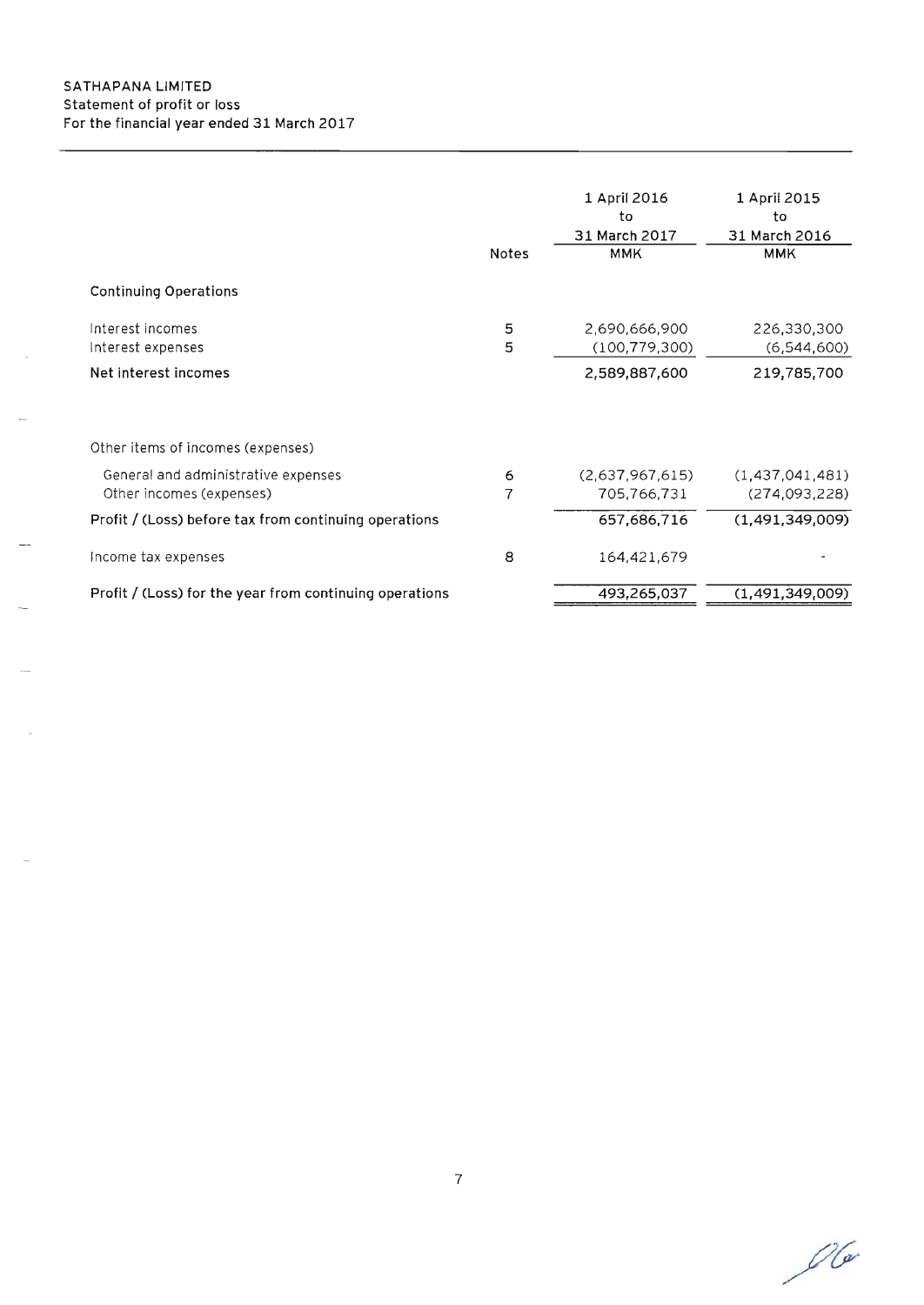# SATHAPANA LIMITED Statement of comprehensive income For the financial year ended 31 March 2017

|                                                                                   | 1 April 2016<br>to<br>31 March 2017<br>ммк | 1 April 2015<br>to<br>31 March 2016<br>MMK |
|-----------------------------------------------------------------------------------|--------------------------------------------|--------------------------------------------|
| Profit/(Loss) for the year                                                        | 493,265,037                                | (1,491,349,009)                            |
| Other comprehensive income<br>Other comprehensive income for the year, net of tax | ٠                                          |                                            |
| Total comprehensive income/(loss) for the year                                    | 493,265,037                                | (1, 491, 349, 009)                         |

 $O$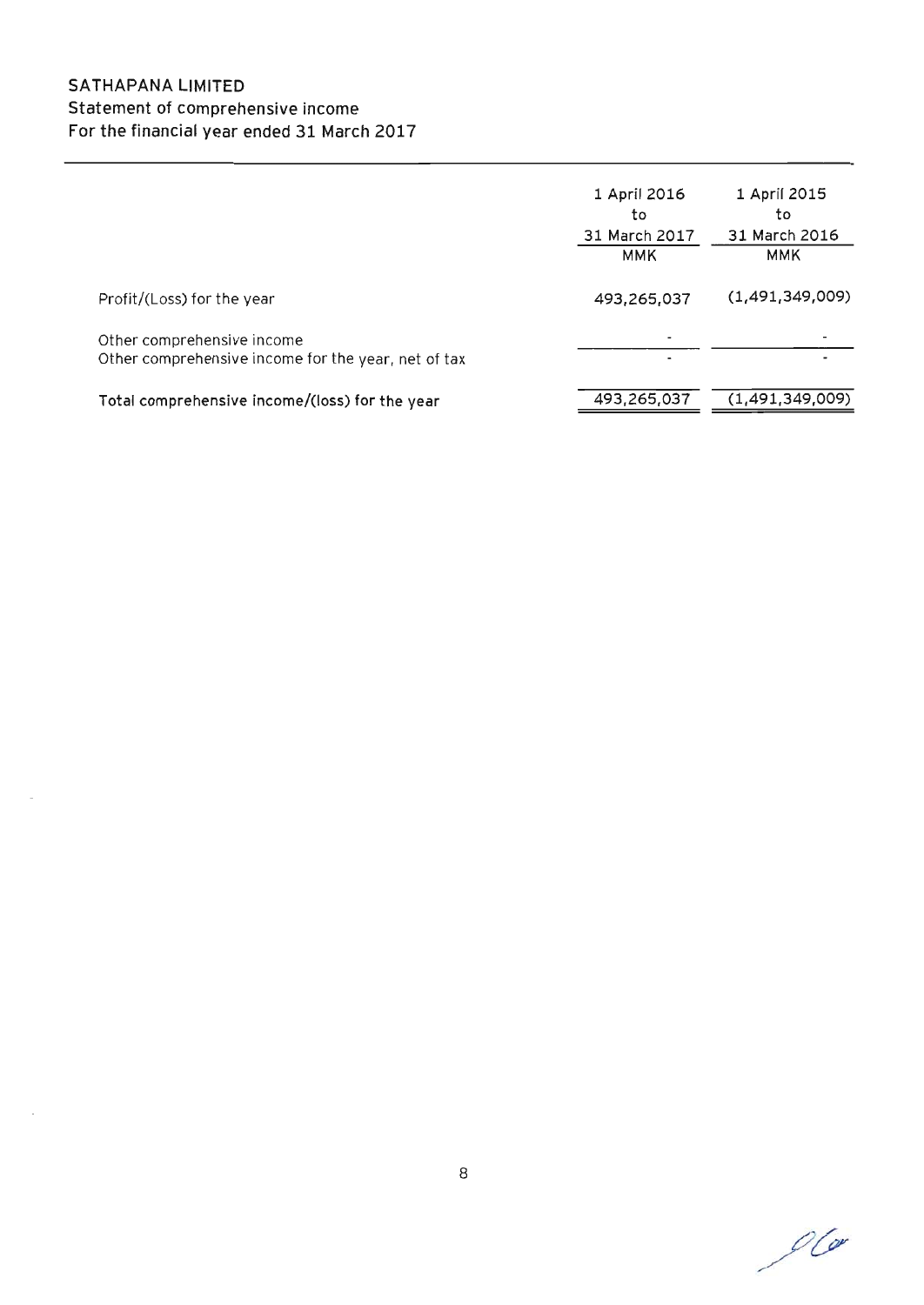# 

### SATHAPANA LIMITED statement of changes in equity For the financial year ended 31 March 2017

|                                         | Issued capital<br>Advance capital.<br>(Note 18)<br>pending allotment |              | Accumulated losses | Total equity    |  |
|-----------------------------------------|----------------------------------------------------------------------|--------------|--------------------|-----------------|--|
|                                         | <b>MMK</b>                                                           | <b>MMK</b>   | MMK                | ммк             |  |
| As at 1 April 2015                      | 25,625,000                                                           | 77,025,000   | (110, 530, 412)    | (7,880,412)     |  |
| Issuance of shares during the year      | 12,575,975,000                                                       | (77,025,000) |                    | 12,498,950,000  |  |
| Total comprehensive loss for the year   |                                                                      |              | (1,491,349,009)    | (1,491,349,009) |  |
| At 31 March 2016 and 1 April 2016       | 12,601,600,000                                                       |              | (1,601,879,421)    | 10,999,720,579  |  |
| Issuance of shares during the year      | 6,075,000,000                                                        |              |                    | 6,075,000,000   |  |
| Total comprehensive income for the year |                                                                      |              | 493,265,037        | 493,265,037     |  |
| At 31 March 2017                        | 18,676,600,000                                                       |              | (1, 108, 614, 384) | 17,567,985,616  |  |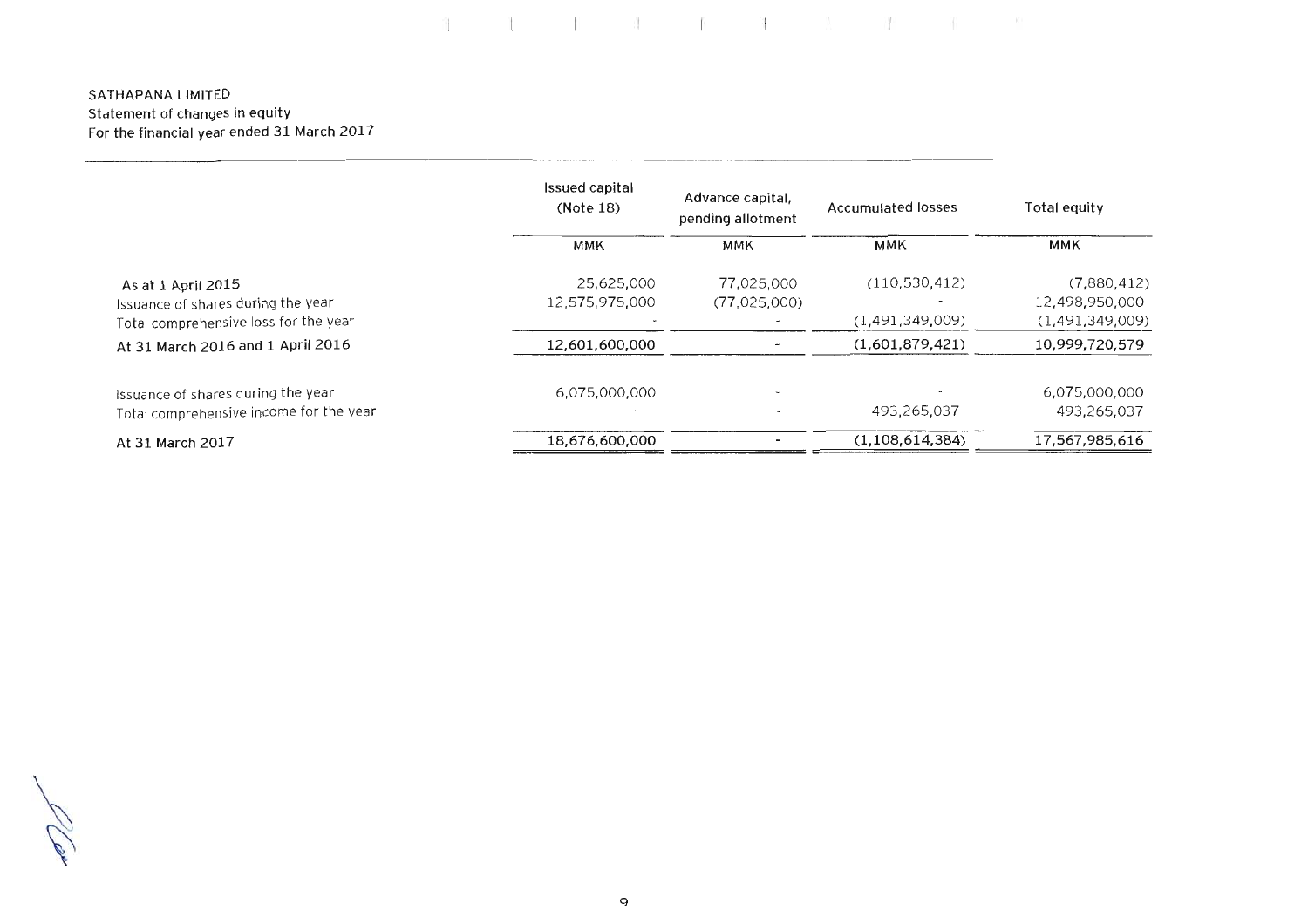# SATHAPANA LIMITED Statement of cash flows For the financial year ended 31 March 2017

|                                                                          |       | 1 April 2016<br>to<br>31 March 2017 | 1 April 2015<br>to<br>31 March 2016 |
|--------------------------------------------------------------------------|-------|-------------------------------------|-------------------------------------|
|                                                                          | Notes | <b>MMK</b>                          | <b>MMK</b>                          |
| Operating activities                                                     |       |                                     |                                     |
|                                                                          |       | 657,686,716                         | (1,491,349,009)                     |
| Profit / (Loss) before tax from continuing operation<br>Adjustments for: |       |                                     |                                     |
| Depreciation and amortisation                                            | 6     | 100,465,720                         | 32,045,686                          |
| Provisions for loan loss                                                 | 6     | 107,230,463                         | 66,114,832                          |
| Fixed asset write off/transfer reclassed                                 | 9     | (1, 397, 490)                       |                                     |
| Operating cash flows before changes in working capital                   |       | 863,985,409                         | (1,393,188,491)                     |
| Changes in working capital:                                              |       |                                     |                                     |
| Increase in loans and interest                                           |       |                                     |                                     |
| receivables                                                              |       | (14, 259, 519, 900)                 | (3,357,011,000)                     |
| Increase in other receivables                                            |       | (7, 249, 575)                       | (23, 450, 000)                      |
| Increase in prepaid expenses                                             |       | (47, 190, 926)                      | (272,063,935)                       |
| Decrease in other payables                                               |       | (740, 200)                          | (167, 121, 473)                     |
| Increase in accrued expenses                                             |       | 230,295,334                         | 66,302,343                          |
| Increase in customer savings and                                         |       |                                     |                                     |
| interest payables                                                        |       | 1,184,069,300                       | 210,167,000                         |
| Net cash flows used in operating activities                              |       | (12,036,350,558)                    | (4,936,365,556)                     |
| Investing activities                                                     |       |                                     |                                     |
| Purchase of property, plant and equipment                                | 9     | (532, 707, 365)                     | (287, 866, 481)                     |
| Net cash flows used in investing activities                              |       | (532, 707, 365)                     | (287, 866, 481)                     |
| <b>Financing activities</b>                                              |       |                                     |                                     |
| Proceeds from issuance of shares                                         | 18    | 6,075,000,000                       | 12,498,950,000                      |
| Net cash flows from financing activities                                 |       | 6,075,000,000                       | 12,498,950,000                      |
| Net (decrease) / increase in cash and cash equivalents                   |       | (6,494,057,923)                     | 7,274,717,963                       |
| Cash and cash equivalents at 1 April                                     |       | 7,398,070,688                       | 123,352,725                         |
| Cash and cash equivalents at 31 March                                    | 14    | 904,012,765                         | 7,398,070,688                       |

 $\mathscr{O}(\mathscr{Q})$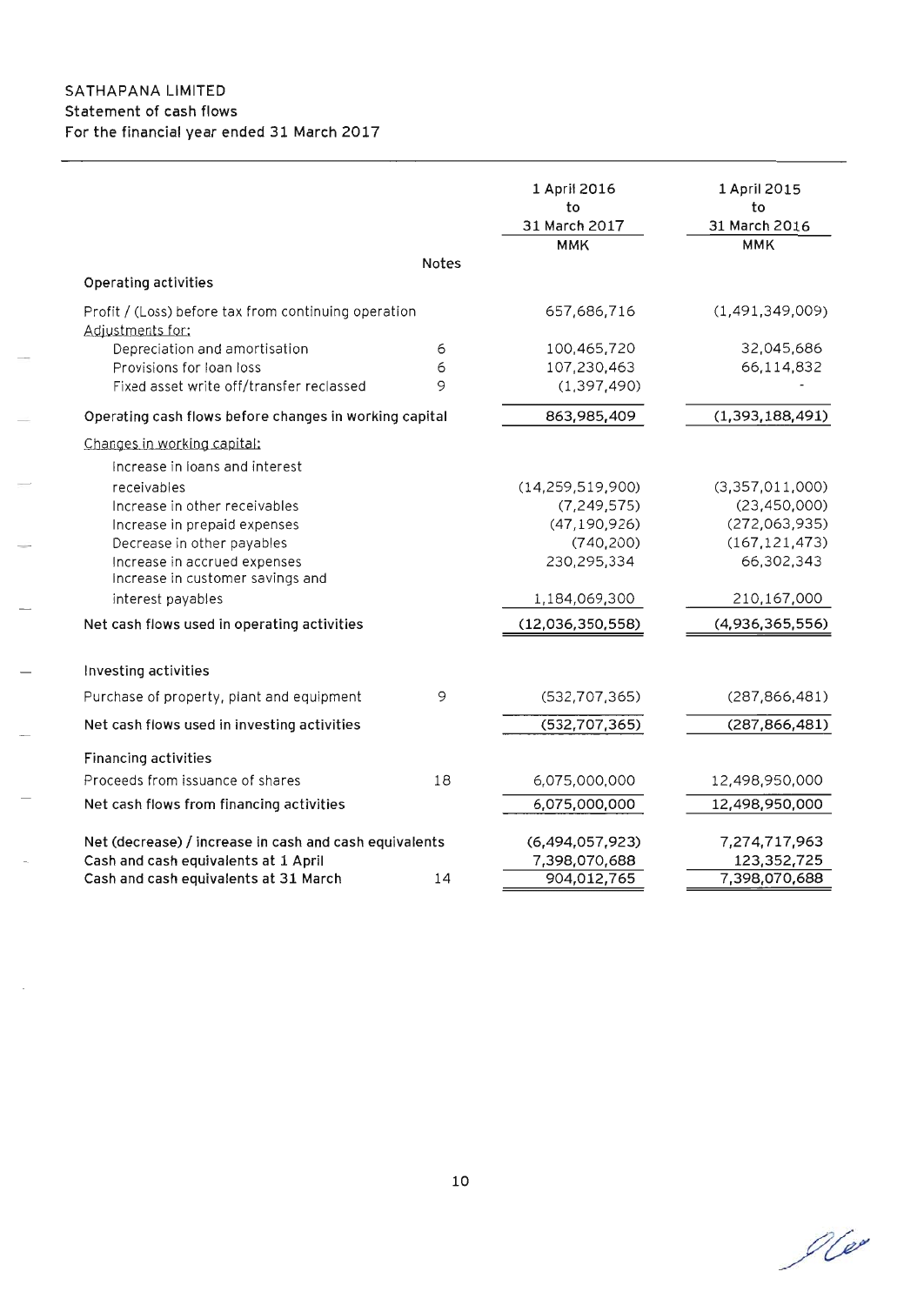### Notes to the Financial statements - 31 March 2017

### 1. General

SATHAPANA LIMITED (the "Company") is established in the Republic of the Union of Myanmar and obtained certificate of registration No. 993 FC of 2014 - 2015 on 2 January 2015 in pursuance of the Myanmar Companies Act by the Ministry of National Planning and Economic Development. The Company is a subsidiary of Maruhan Investment Asia Pte. Ltd. The absolute parent is Maruhan Corporation whose shares are not publicly traded in Japan.

As stated in its amended permit to trade No. 993 FC/2014-2015 dated 28 April 2015, the scope of activities of the Company is to conduct microfinance business. The Company obtained its microfinance license from the Microfinance-Supervisory Committee.

The registered office of the Company is located at No. 97/B, Kaba Aye Pagoda Road, Bahan Township, Yangon, Republic of the Union of Myanmar.

#### 2. Basis of preparation

The financial statements of the Company have been prepared in accordance with the Myanmar Financial Reporting Standard ("MFRS").

The financial statements have been prepared on a historical cost basis. The functional and presentation currency used in the financial statement is the Myanmar Kyat (MMK).

#### 3. Significant accounting policies

### (a) Current versus non-current classification

The Company presents assets and liabilities in statement of financial position based on current/non-current classification. An asset as current when it is:

- Expected to be realised or intended to sold or consumed in normal operating cycle
- Held primarily for the purpose of trading
- Expected to be realised within twelve months after the reporting period, or
- Cash or cash equivalent unless restricted from being exchanged or used to settle and;
- Liability for at least twelve months after the reporting period

All other assets are classified as non-current.

A liability is current when:

- It is expected to be settled in normal operating cycle
- It is held primarily for the purpose of trading
- It is due to be settled within twelve months after the reporting period
- There is no unconditional right to defer the settlement of the liability for at least twelve months after the reporting period

The Company classifies all other liabilities as non-current.

No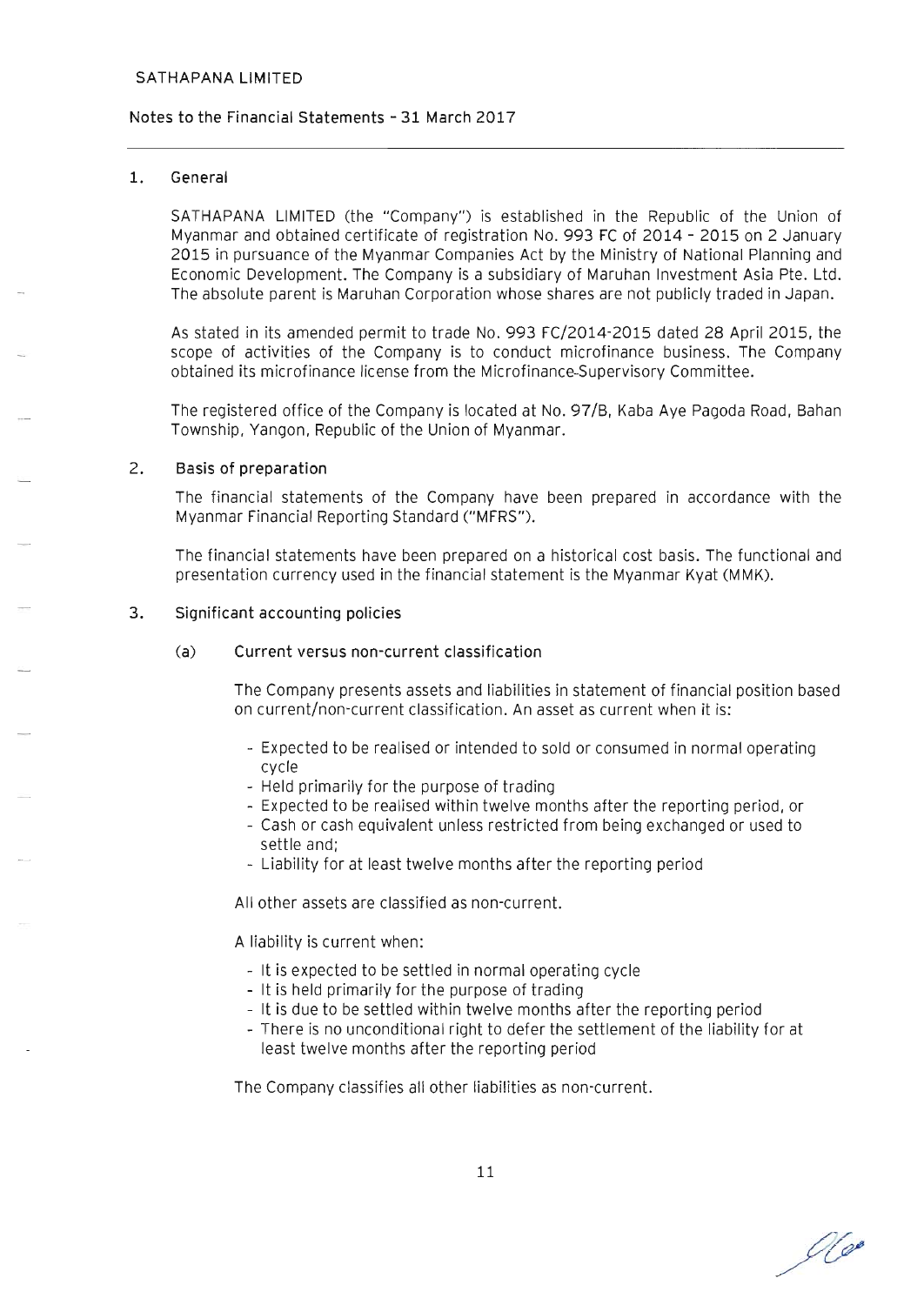#### Notes to the Financial statements - 31 March 2017

### 3. Significant accounting policies (Cont'd)

#### (b) Revenue recognition

Interest income is recognized to the extent that it is probable that the economic benefits will flow to the Company and the revenue can be reliably measured, regardless of when the payment is being made.

Interest income and expenses include the amortisation of any discount or premium or other differences between the initial carrying amount of an interest bearing instrument and its' amount if maturity is calculated on an effective interest basis.

#### (c) Cash and cash equivalents

Cash and cash equivalents comprise of cash on hand and cash at bank.

#### (d) Provisions

Provisions are recognised when the Company has a present obligation (legal or constructive) as a result of past event, it is probable that an outflow of resources embodying economic benefits will be required to settle the obligation and the amount of obligation can be estimated reliably.

#### (e) Foreign currency transactions and balances

The presentation and functional currency of the Company is Myanmar Kyat. Transactions in foreign currencies are measured in the functional currencies of the Company and are recorded on initial recognition in the functional currencies at exchange rates approximating those ruling at the transaction dates. Monetary assets and liabilities denominated in foreign currencies are translated at the rate of exchange ruling at the end of the reporting period.

Non-monetary items that are measured in terms of historical cost in a foreign currency are translated using the exchange rates as at the dates of the initial transactions. Non-monetary items measured at fair value in a foreign currency are translated using the exchange rates at the date when the fair value was determined.

Exchange differences arising on the settlement of monetary items or on translating monetary items at the end of the reporting period are recognised in profit or loss.

### (f) Property, plant and equipment

All property, plant and equipment are initially recognized at cost, which comprises its purchase price and any costs directly attributable in bringing the asset to the location and condition necessary for it to be capable of operating in the manner intended by management.

 $O(e)$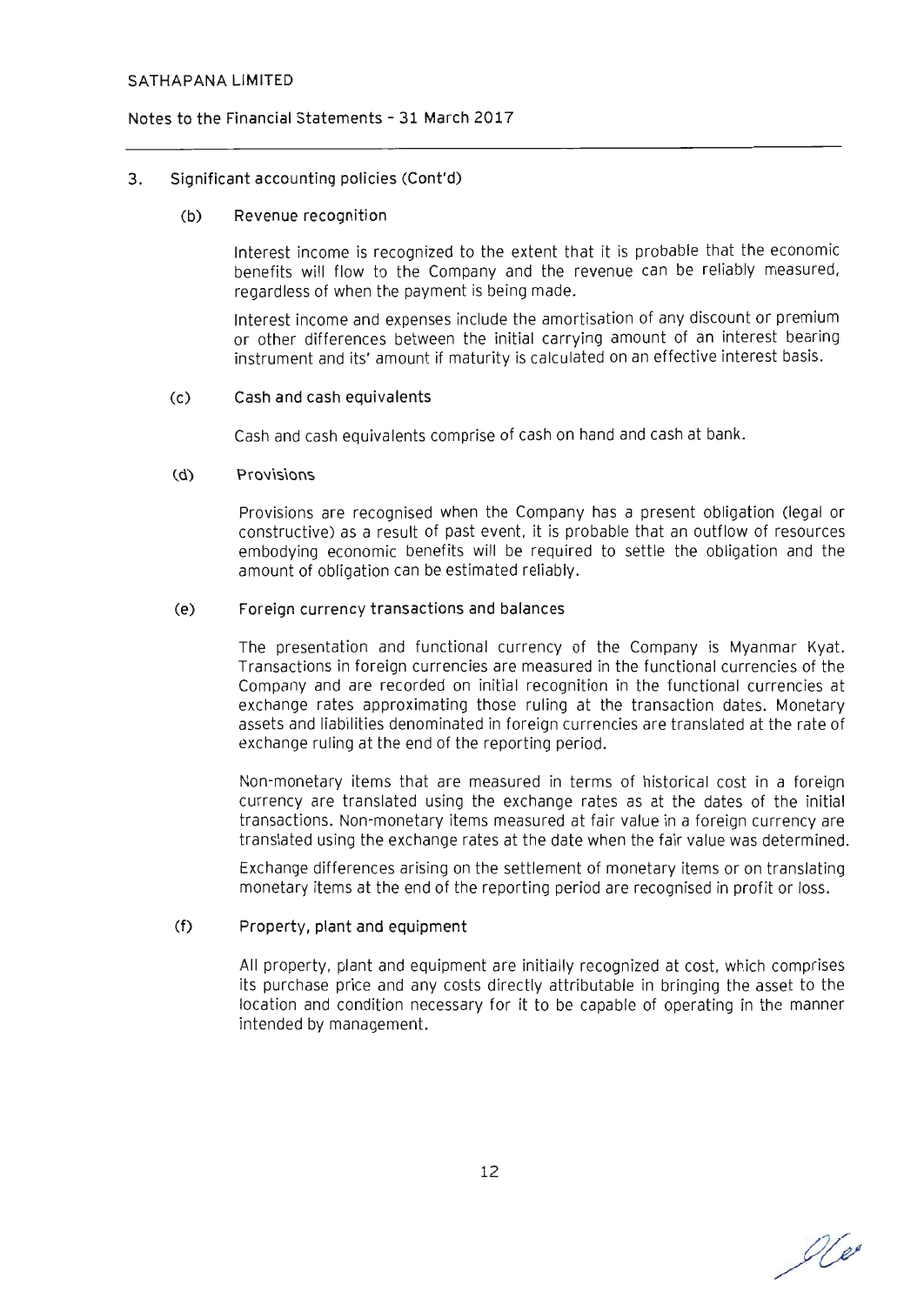### Notes to the Financial statements - 31 March 2017

### 3. Significant accounting policies (Cont'd)

### (f) Property, plant and equipment (Cont'd)

Subsequent to initial recognition, property. plant and equipment are carried at cost less accumulated depreciation and impairment losses. Such cost includes the cost of replacing part of fixed assets when that cost is incurred. if the recognition criteria are met. Likewise, when a major inspection is performed. its cost is recognized in the carrying amount of fixed assets as a replacement if the recognition criteria are satisfied. All repairs and maintenance costs that do not meet the recognition criteria are recognized in profit and loss as incurred.

Depreciation is computed using the straight-line method over the estimated useful lives of the assets as follows:

| Leasehold improvements             | Term of lease |
|------------------------------------|---------------|
| Furniture and fixture              | 5 years       |
| Equipment                          | 5 years       |
| Motor vehicles                     | 5 years       |
| Computer equipment                 | 5 years       |
| Other fixed asset (security house) | 5 years       |

An item of property, plant and equipment is derecognized upon disposal or when no future economic benefit is expected from its use or disposal. Any gain or loss arising on derecognition of the asset (calculated as the difference between the net disposal proceeds and the carrying amount of the asset) is included in the income statement in the year the asset is derecognized.

The residual values. useful lives and methods of depreciation of property. plant and equipment are reviewed at each financial year end and adjusted prospectively. if appropriate.

### (g) Intangible assets

Intangible assets acquired separately are measured initially at cost. Following initial acquisition, intangible assets are carried at cost less any accumulated amortisation and any accumulated impairment losses. Internally generated intangible assets, excluding capitalised development costs. are not capitalised and expenditure is reflected in profit or loss in the year in which the expenditure is incurred.

The useful lives of intangible assets are assessed as either finite or indefinite. Intangible assets with finite useful lives are amortised over the estimated useful lives and assessed for impairment whenever there is an indication that the intangible asset may be impaired. The amortisation period and the amortisation method are reviewed at least at each financial year-end. Changes in the expected useful life or the expected pattern of consumption of future economic benefits embodied in the asset is accounted for by changing the amortisation period or method, as appropriate. and are treated as changes in accounting estimates.

00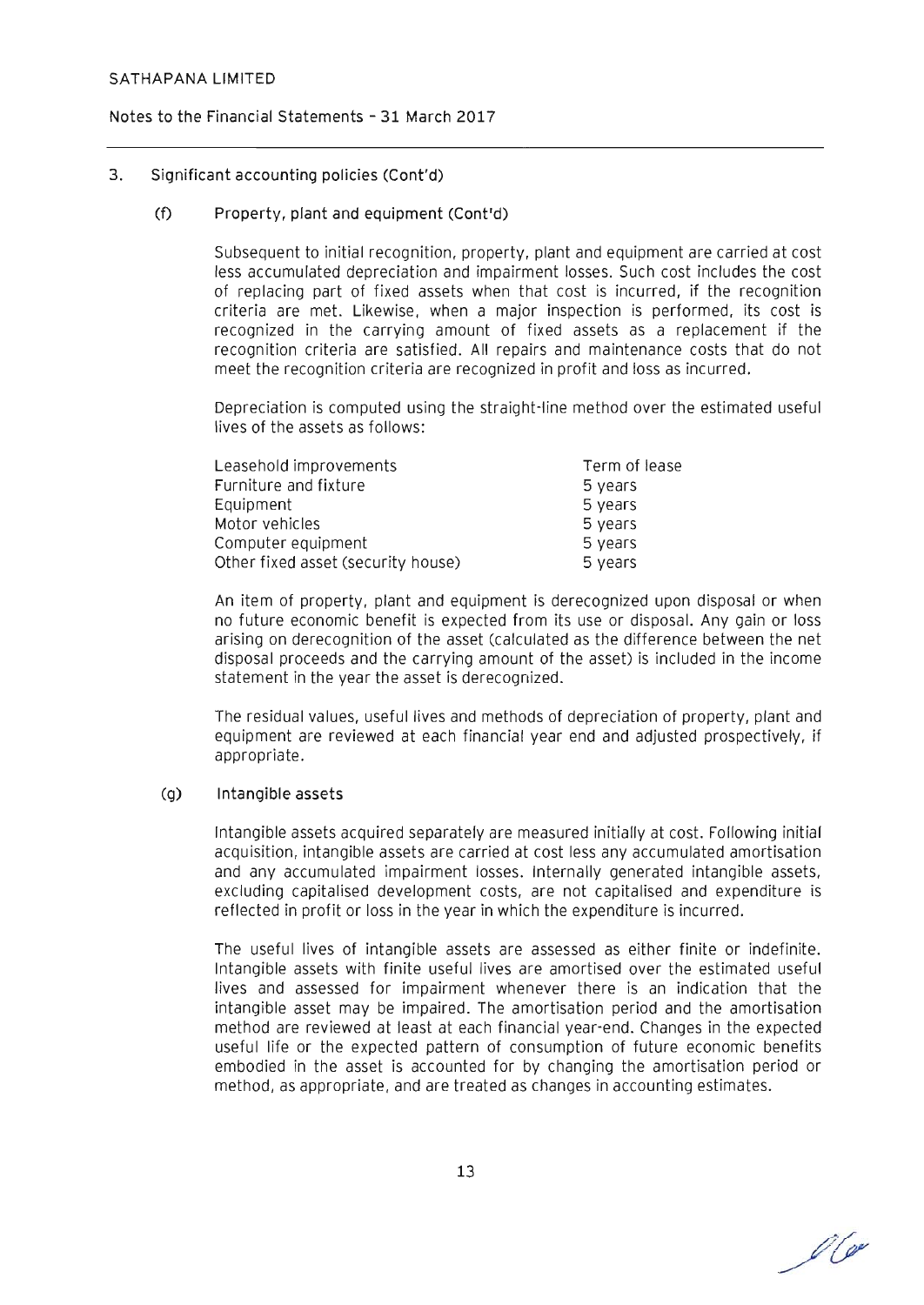### Notes to the Financial Statements - 31 March 2017

### 3. Significant accounting policies (Cont'd)

### (g) Intangible assets (Cont'd)

Intangible assets with indefinite useful lives or not yet available for use are tested for impairment annually, or more frequently if the events and circumstances indicate that the carrying value may be impaired either individually or at the cashgenerating unit level. Such intangible assets are not amortised. The useful life of an intangible asset with an indefinite useful life is reviewed annually to determine whether the useful life assessment continues to be supportable. If not, the change in useful life from indefinite to finite is made on a prospective basis.

Gains or losses arising from de-recognition of an intangible asset are measured as the difference between the net disposal proceeds and the carrying amount of the asset and are recognised in profit or loss when the asset is derecognised.

The Company has a software called MicroBanking System Windows (the "MBWin") acquired separately during the year and it is amortised on straight line basis over its finite useful life of 5 years.

### (h) Leases

The determination of whether an arrangement is (or contains) a lease is based on the substance of the arrangement at the inception date. The arrangement is assessed for whether fulfilment of the arrangement is dependent on the use of a specific asset or assets or the arrangement conveys a right to use the asset or assets, even if that right is not explicitly specified in an arrangement.

### The Company as a Jessee

The Company does not have finance leases as of 31 March 2017.

Operating lease payments are recognised as an expense in the statement of profit and loss on a straight-line basis over the lease term.

### (i) Taxation

Income tax expense represents the sum of the corporate income tax currently payable and any penalty in the statement of profit and loss.

Corporate income tax are measured at the amount expected to be paid to or recovered from the taxation authorities, using the tax rates enacted or substantially enacted as at the reporting date.

### Deferred tax

Deferred tax is provided using the liability method on temporary differences between the tax bases of assets and liabilities and their carrying amounts for financial reporting purposes at the reporting date.

 $100$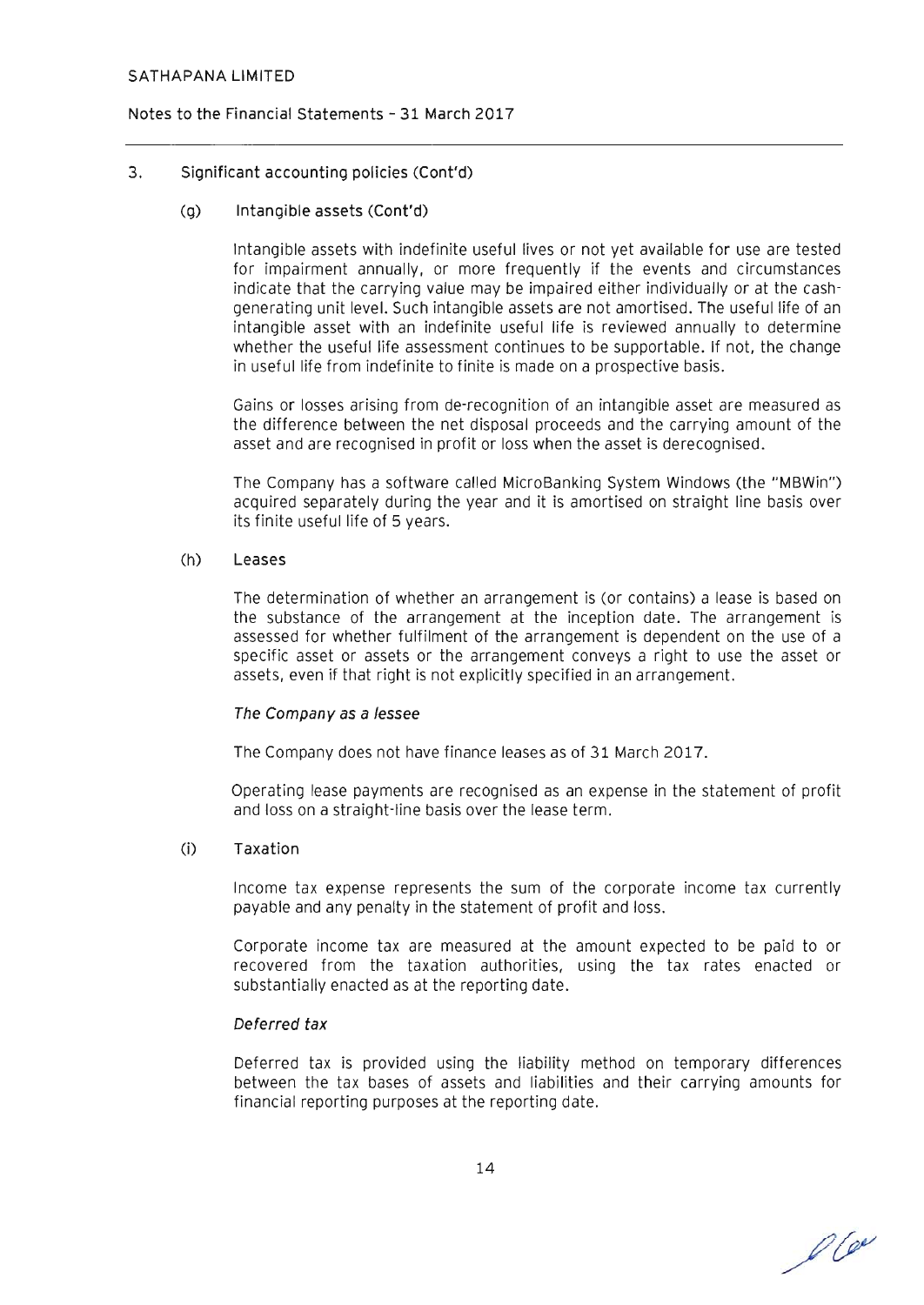#### Notes to the Financial Statements - 31 March 2017

### 3. Significant accounting policies (Cont'd)

(i) Taxation (Cont'd)

#### Deferred tax (Cont'd)

Deferred tax liabilities are recognised for all taxable temporary differences, except:

- When the deferred tax liability arises from the initial recognition of goodwill or an asset or liability in a transaction that is not a business combination and, at the time of the transaction, affects neither the accounting profit nor taxable profit or loss
- In respect of taxable temporary differences associated with investments in subsidiaries, associates and interests in joint ventures, when the timing of the reversal of the temporary differences can be controlled and it is probable that the temporary differences will not reverse in the foreseeable future

Deferred tax assets are recognised for all deductible temporary differences, the carry forward of unused tax credits and any unused tax losses. Deferred tax assets are recognised to the extent that it is probable that taxable profit will be available against which the deductible temporary differences, and the carry forward of unused tax credits and unused tax losses can be utilised, except:

- When the deferred tax asset relating to the deductible temporary difference arises from the initial recognition of an asset or liability in a transaction that is not a business combination and, at the time of the transaction, affects neither the accounting profit nor taxable profit or loss
- In respect of deductible temporary differences associated with investments in subsidiaries, associates and interests in joint ventures, deferred tax assets are recognised only to the extent that it is probable that the temporary differences will reverse in the foreseeable future and taxable profit will be available against which the temporary differences can be utilized

The carrying amount of deferred tax assets is reviewed at each reporting date and reduced to the extent that it is no longer probable that sufficient taxable profit will be available to allow all or part of the deferred tax asset to be utilised.

Unrecognised deferred tax assets are re-assessed at each reporting date and are recognised to the extent that it has become probable that future taxable profits will allow the deferred tax asset to be recovered.

Deferred tax assets and liabilities are measured at the tax rates that are expected to apply in the year when the asset is realised or the liability is settled, based on tax rates (and tax laws) that have been enacted or substantively enacted at the reporting date.

 $\ell$ lo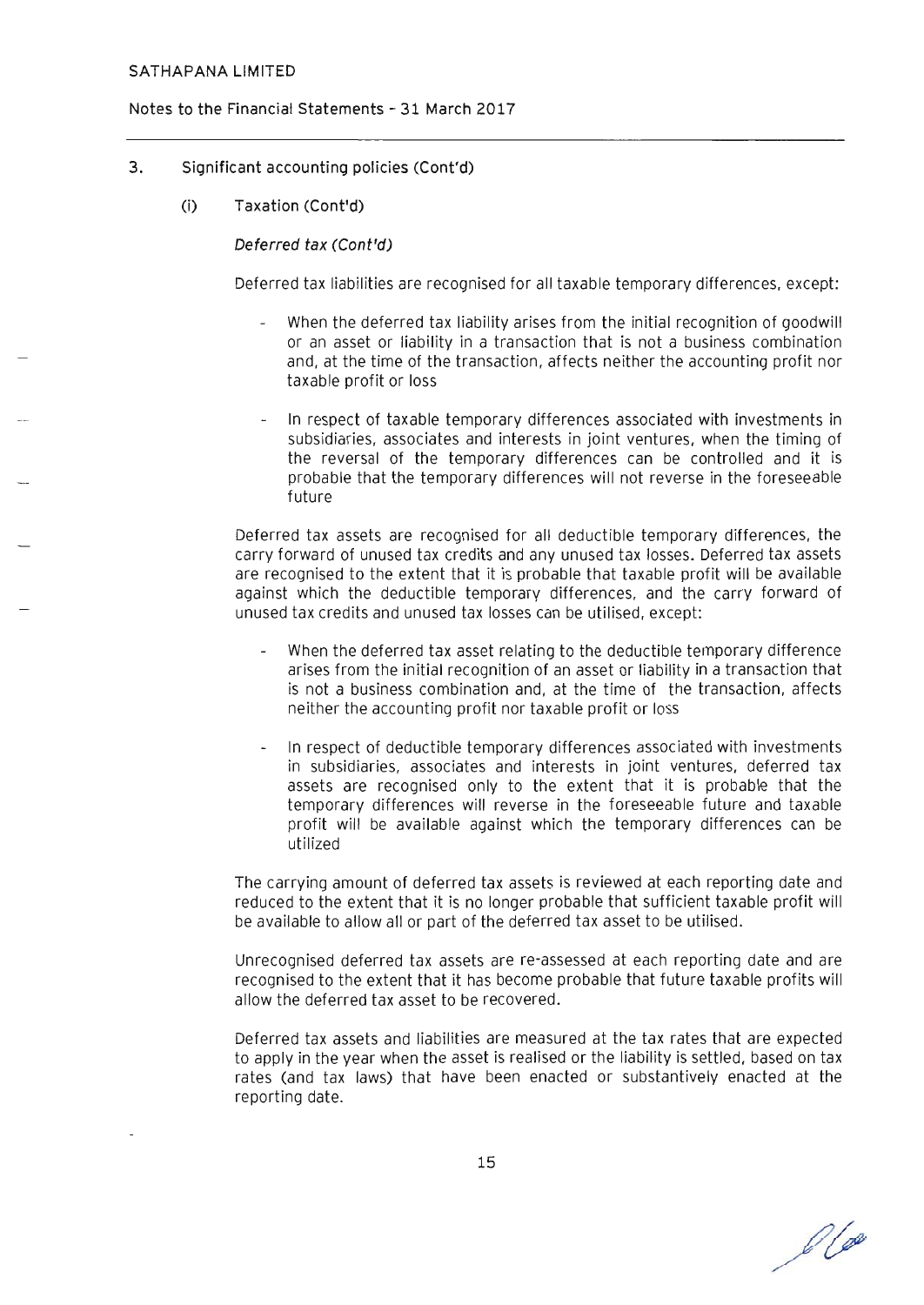### Notes to the Financial Statements - 31 March 2017

### 3. Significant accounting policies (Cont'd)

#### (j) Financial instruments - initial recognition and subsequent measurement

A financial instrument is any contract that gives rise to a financial asset of one entity and a financial liability or equity instrument of another entity.

#### i) Financial assets

#### Initial recognition and measurement

Financial assets are classified, at initial recognition, as financial assets at fair value through profit or loss, loans and receivables, held-to-maturity investments, available-for-sale financial assets, or as derivatives designated as hedging instruments in an effective hedge, as appropriate. All financial assets are recognized initially at fair value plus, in the case of financial assets not recorded at fair value through profit or loss, transaction costs that are attributable to the acquisition of the financial asset.

Purchases or sales of financial assets that require delivery of assets within a time frame established by regulation or convention in the market place (regular way trades) are recognised on the trade date, i.e., the date that the Company commits to purchase or sell the asset.

#### Subsequent measurement

For purposes of subsequent measurement financial assets are classified in four categories:

- Financial assets at fair value through profit or loss
- Loans and receivables
- Held-to-maturity investments
- Available-for-sale financial investments

#### Financial assets at fair value through profit or loss

Financial assets at fair value through profit or loss include financial assets held for trading and financial assets designated upon initial recognition at fair value through profit or loss. Financial assets are classified as held for trading if they are acquired for the purpose of selling or repurchasing in the near term. Derivatives, including separated embedded derivatives are also classified as held for trading unless they are designated as effective hedging instruments as defined by MAS 39. Financial assets at fair value through profit or loss are carried in the statement of financial position at fair value with net changes in fair value presented as finance costs (negative net changes in fair value) or finance income (positive net changes in fair value) in the statement of profit or loss. The Company has not designated any financial assets at fair value through profit or loss.

 $\mathscr{D}(\mathscr{A})$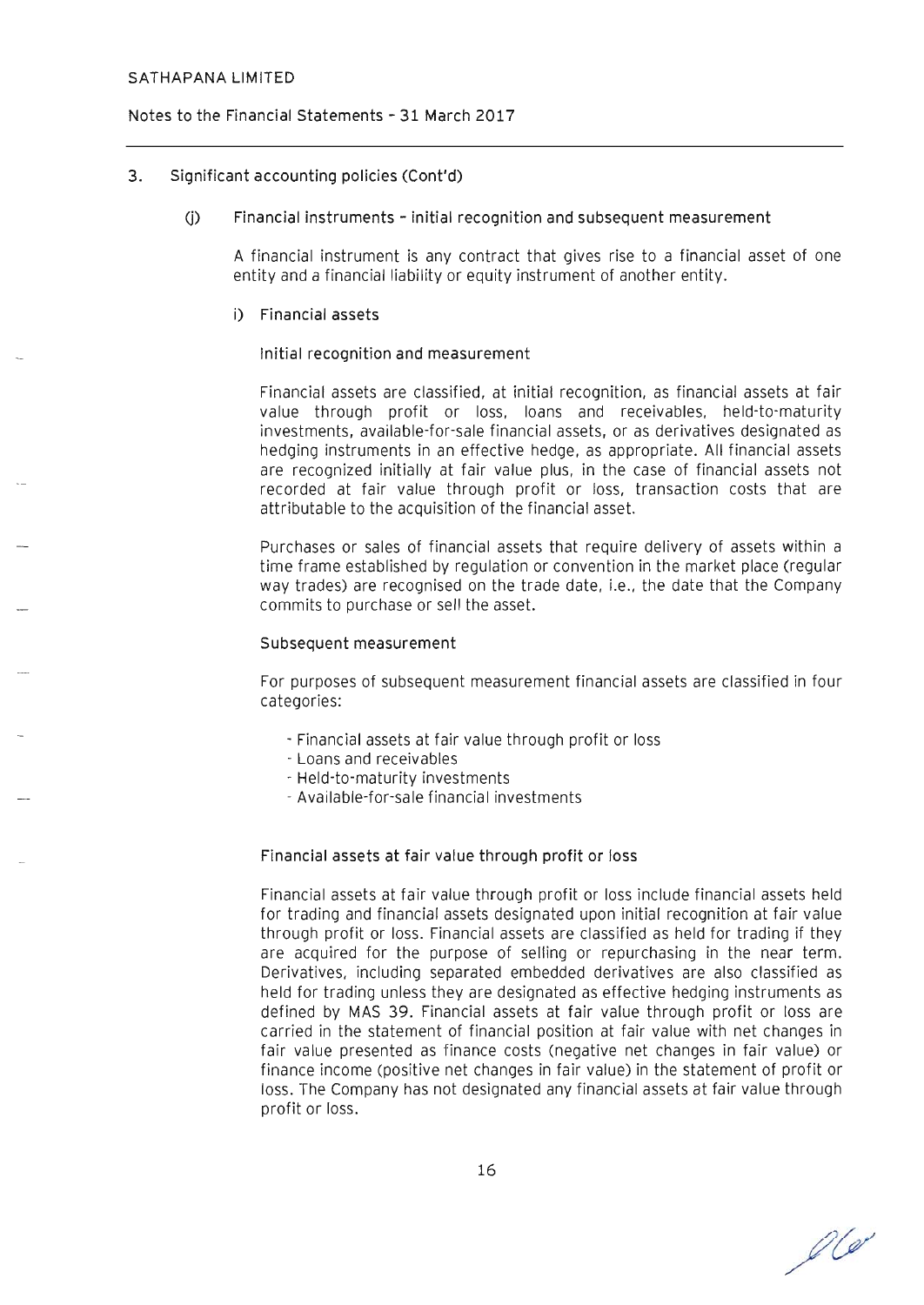### Notes to the Financial Statements - 31 March 2017

## 3. Significant accounting policies (Cont'd)

- (j) Financial instruments initial recognition and subsequent measurement (Cont'd)
	- i) Financial assets (Cont'd)

### Loans and receivables

Loans and receivables are non-derivative financial assets with fixed or determinable payments that are not quoted in an active market. After initial measurement, such financial assets are subsequently measured at amortised cost using the effective interest rate (EIR) method, less impairment. Amortised cost is calculated by taking into account any discount or premium on acquisition and fees or costs that are an integral part of the EIR.

The EIR amortisation is included in finance income in the statement of profit or loss. The losses arising from impairment are recognised in the statement of profit or loss in finance costs for loans and in cost of sales or other operating expenses for receivables.

This category generally applies to loans to customer and other receivables.

### Held-to-maturity investments

Non-derivative financial assets with fixed or determinable payments and fixed maturities are classified as held to maturity when the Company has the positive intention and ability to hold them to maturity. After initial measurement, held to maturity investments are measured at amortised cost using the EIR, less impairment.

Amortised cost is calculated by taking into account any discount or premium on acquisition and fees or costs that are an integral part of the EIR. The EIR amortisation is included as finance income in the statement of profit or loss. The losses arising from impairment are recognised in the statement of profit or loss as finance costs. The Company did not have any held-to-maturity investments during the year ended 31 March 2017.

### Available-for-sale (AFS) financial investments

AFS financial investments include equity investments and debt securities. Equity investments classified as AFS are those that are neither classified as held for trading nor designated at fair value through profit or ioss. Debt securities in this category are those that are intended to be held for an indefinite period of time and that may be sold in response to needs for liquidity or in response to changes in the market conditions. After initial measurement, AFS financial investments are subsequently measured at fair value with unrealized gains or losses recognised in OCI and credited in the AFS reserve until the investment is derecognised, at which time the cumulative gain or loss is recognised in other operating income, or the investment is determined to be impaired, when the cumulative loss is reclassified from the AFS reserve to the statement of profit or loss in finance costs. Interest earned whilst holding AFS financial investments is reported as interest income using the EIR method.

 $O(e^{\nu})$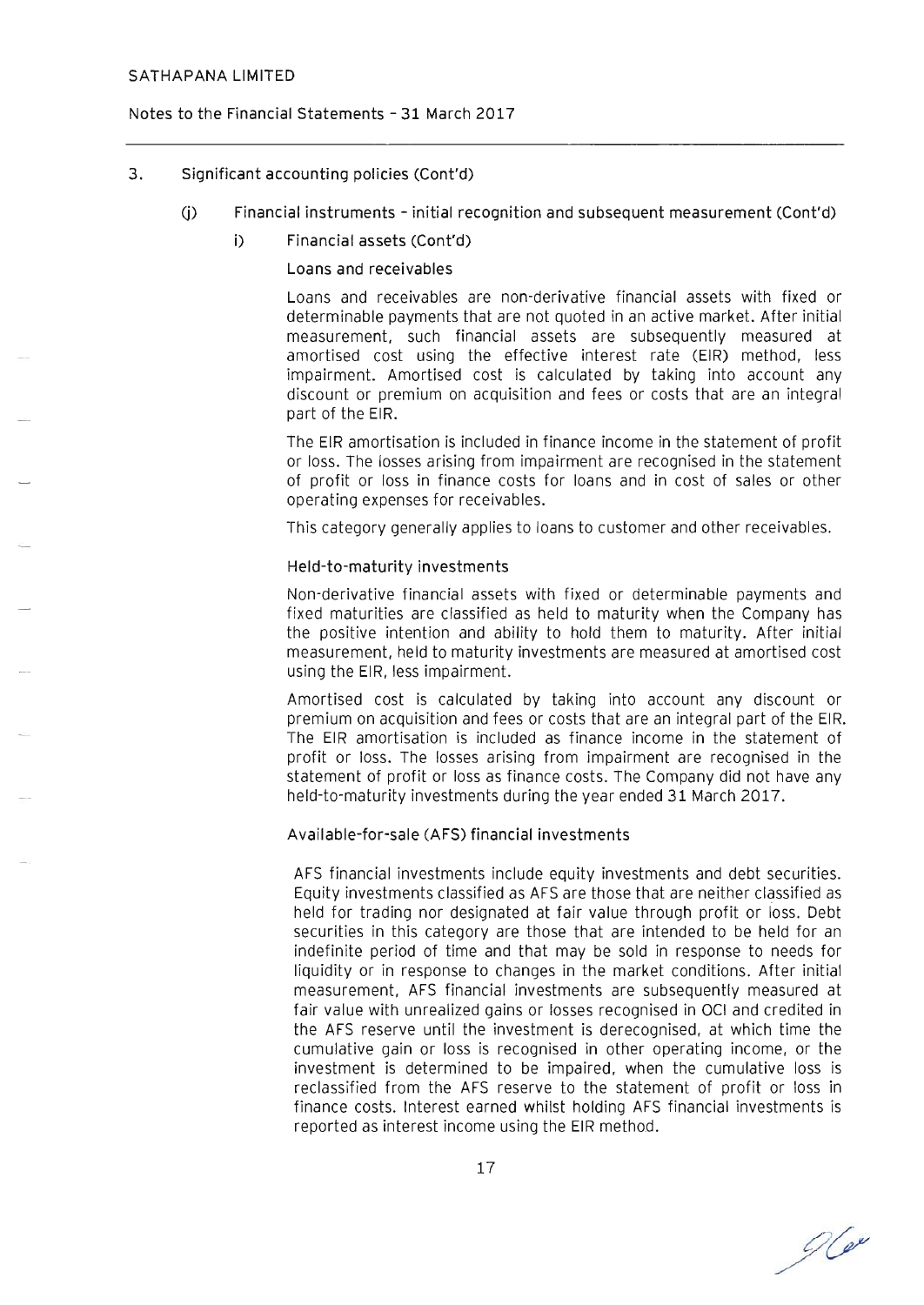### Notes to the Financial Statements - 31 March 2017

- 3. Significant accounting policies (Cont'd)
	- (j) Financial instruments initial recognition and subsequent measurement (Cont'd)
		- i) Financial assets (Cont'd)

Available-for-sale (AFS) financial investments (Cont'd)

The Company evaluates whether the ability and intention to sell its AFS financial assets in the near term is still appropriate. When, in rare circumstances, the Company is unable to trade these financial assets due to inactive markets, the Company may elect to reclassify these financial assets if the management has the ability and intention to hold the assets for foreseeable future or until maturity. The Company did not have any AFS investments during the year ended 31 March 2017.

For a financial asset reclassified from the AFS category, the fair value carrying amount at the date of reclassification becomes its new amortised cost and any previous gain or loss on the asset that has been recognised in equity is amortised to profit or loss over the remaining life of the investment using the EIR. Any difference between the new amortised cost and the maturity amount is also amortised over the remaining life of the asset using the EIR. If the asset is subsequently determined to be impaired, then the amount recorded in equity is reclassified to the statement of profit or loss.

### Derecognition

A financial asset (or, where applicable, a part of a financial asset or part of a group of similar financial assets) is primarily derecognised (i.e. removed from the Company's statement of financial position) when:

- The rights to receive cash flows from the asset have expired, or
	- The Company has transferred its rights to receive cash flows from the asset or has assumed an obligation to pay the received cash flows in full without material delay to a third party under a 'pass· through' arrangement; and either (a) the Company has transferred substantially all the risks and rewards of the asset, or (b) the Company has neither transferred nor retained substantially all the risks and rewards of the asset, but has transferred control of the asset.

 $O(\alpha$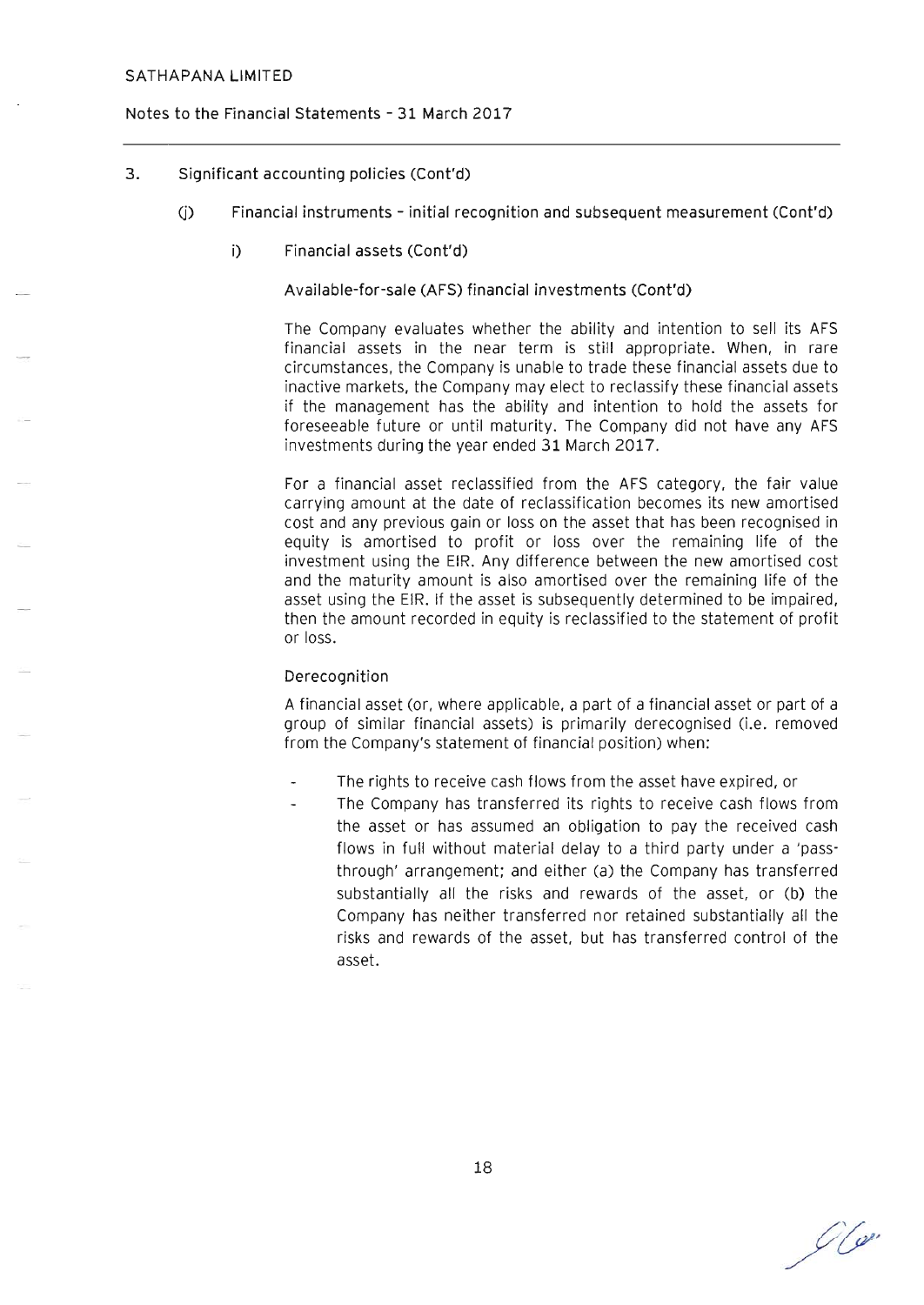### Notes to the Financial Statements - 31 March 2017

## 3. Significant accounting policies (Cont'd)

- (j) Financial instruments initial recognition and subsequent measurement (Cont'd)
	- i) Financial assets (Cont'd)

### Impairment of financial assets

The Company assesses, at each reporting date, whether there is objective evidence that a financial asset or a group of financial assets is impaired. An impairment exists if one or more events that has occurred since the initial recognition of the asset (an incurred 'loss event'), has an impact on the estimated future cash flows of the financial asset or the group of financial assets that can be reliably estimated. Evidence of impairment may include indications that the debtors or a group of debtors is experiencing significant financial difficulty, defaultor delinquency in interest or principal payments, the probability that they will enter bankruptcy or other financial reorganisation and observable data indicating that there is a measurable decrease in the estimated future cashflows, such as changes in arrears or economic conditions that correlate with defaults.

#### Financial assets carried at amortised cost

For financial assets carried at amortised cost, the Company first assesses whether impairment exists individually for financial assets that are individually significant, or collectively for financial assets that are not individually significant. If the Company determines that no objective evidence of impairment exists for an individually assessed financial asset, whether significant or not, it includes the asset in a group of financial assets with similar credit risk characteristics and collectively assesses them for impairment. Assets that are individually assessed for impairment and for which an impairment loss is, or continues to be, recognised are not included in a collective assessment of impairment.

The amount of any impairment loss identified is measured as the difference between the asset's carrying amount and the present value of estimated future cash flows (excluding future expected credit losses that have not yet been incurred). The present value of the estimated future cash flows is discounted at the financial asset's original effective interest rate.The carrying amount of the asset is reduced through the use of an allowance account and the loss is recognized in statement of profit or loss. Interest income (recorded as finance income in the statement of profit or loss) continues to be accrued on the reduced carrying amount and is accrued using the rate of interest used to discount the future cash flows for the purpose of measuring the impairment loss. Loans together with the associated allowance are written off when there is no realistic prospect of future recovery and all collateral has been realised or has been transferred to the Company. If, in a subsequent year, the amount of the estimated impairment loss increases or decreases because of an event occurring after the impairment was recognised , the previously recognised impairment loss is increased or reduced by adjusting the allowance account. If a write-off is later recovered, the recovery is credited in the statement of profit or loss.

 $O(e^{\omega})$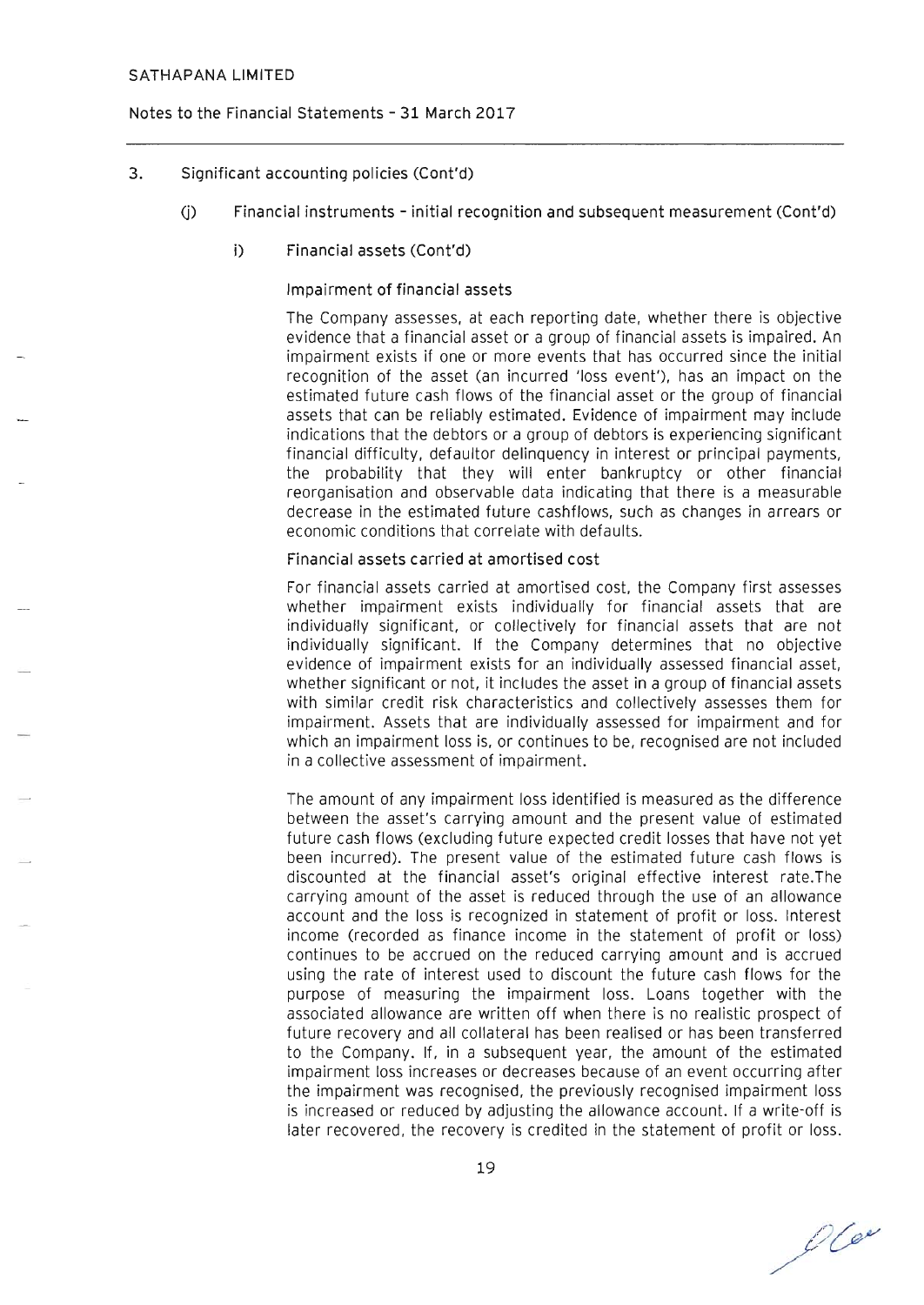#### Notes to the Financial Statements - 31 March 2017

### 3. Significant accounting policies (Cont'd)

- (j) Financial instruments initial recognition and subsequent measurement (Cont'd)
	- i) Financial assets (Cont'd)

Available-for-sale (AFS) financial investments

For AFS financial investments, the Company assesses at each reporting date whether there is objective evidence that an investment or a group of investments is impaired.

In the case of equity investments classified as AFS, objective evidence would include a significant or prolonged decline in the fair value of the investment below its cost. 'Significant' is evaluated against the original cost of the investment and 'prolonged' against the period in which the fair value has been below its original cost. When there is evidence of impairment, the cumulative loss - measured as the difference between the acquisition cost and the current fair value, less any impairment loss on that investment previously recognised in the statement of profit or loss - is removed from OCI and recognised in the statement of profit or loss. Impairment losses on equity investments are not reversed through profit or loss; increases in their fair value after impairment are recognised in OCI.

In the case of debt instruments classified as AFS, the impairment is assessed based on the same criteria as financial assets carried at amortised cost. However, the amount recorded for impairment is the cumulative loss measured as the difference between the amortised cost and the current fair value, less any impairment loss on that investment previously recognised in the statement of profit or loss.

Future interest income continues to be accrued based on the reduced carrying amount of the asset, using the rate of interest used to discount the future cash flows for the purpose of measuring the impairment loss. The interest income is recorded as part of finance income. If, in a subsequent year, the fair value of a debt instrument increases and the increase can be objectively related to an event occurring after the impairment loss was recognised in the statement of profit or loss, the impairment loss is reversed through the statement of profit or loss.

#### ii) Financial liabilities

#### Initial recognition and measurement

Financial liabilities are classified, at initial recognition, as financial liabilities at fair value through profit or loss, loans and borrowings, payables, as appropriate. All financial liabilities are recognised initially at fair value and, in the case of loans and borrowings and payables, net of directly attributable transaction costs.

The Company's financial liabilities include savings and other payables.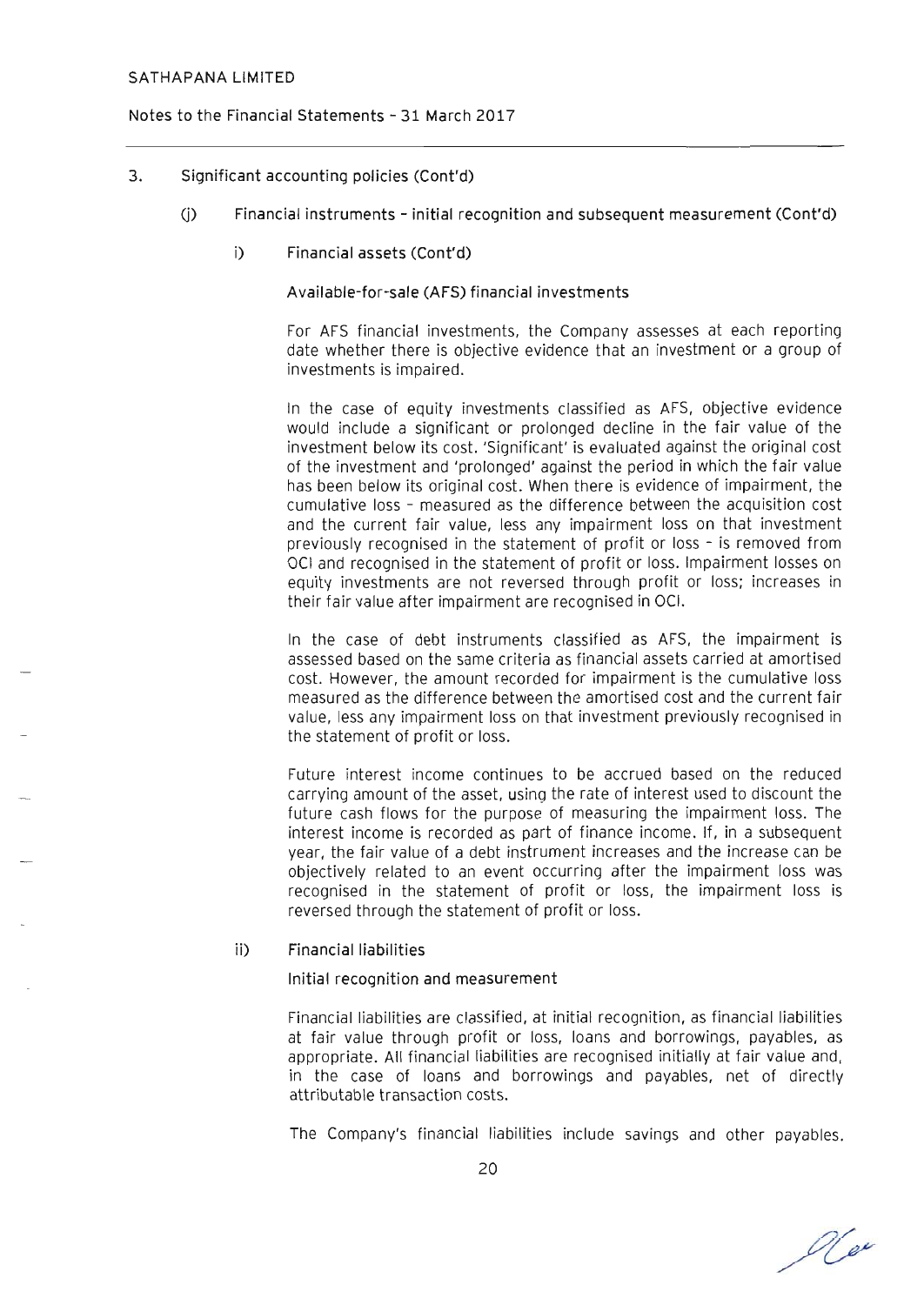### Notes to the Financial Statements - 31 March 2017

#### 3. Significant accounting policies (Cont'd)

- (h) Financial instruments initial recognition and subsequent measurement (Cont'd)
	- ii) Financial liabilities (Cont'd)

#### Subsequent measurement

The measurement of financial liabilities depends on their classification, as described below:

#### Financial liabilities at fair value through profit or loss

Financial liabilities at fair value through profit or loss include financial liabilities held for trading and financial liabilities designated upon initial recognition as at fair value through profit or loss.

Financial liabilities are classified as held for trading if they are incurred for the purpose of repurchasing in the near term.

Gains or losses on liabilities held for trading are recognised in the statement of profit or loss.

#### Financial liabilities at fair value through profit or loss (Cont'd)

Financial liabilities designated upon initial recognition at fair value through profit or loss are designated at the initial date of recognition, and only if the criteria in MAS 39 are satisfied. The Company has not designated any financial liability as at fair value through profit or loss.

#### Loans and borrowings

After initial recognition, loans and borrowings, including install payment obligation for the purchase of license, is subsequently measured at amortised cost using the EIR method. Gains and losses are recognised in profit or loss when the liabilities are derecognised as well as through the EIR amortisation process.

Amortised cost is calculated by taking into account any discount or premium on acquisition and fees or costs that are an integral part of the EIR. The EIR amortisation is included as finance costs in the statement of profit or loss.

#### Derecognition

A financial liability is derecognised when the obligation under the liability is discharged or cancelled, or expires.

When an existing financial liability is replaced by another from the same lender on substantially different terms, or the terms of an existing liability are substantially modified, such an exchange or modification is treated as the derecognition of the original liability and the recognition of a new liability. The difference in the respective carrying amounts is recognised in the statement of profit or loss.

21

 $O(\omega)$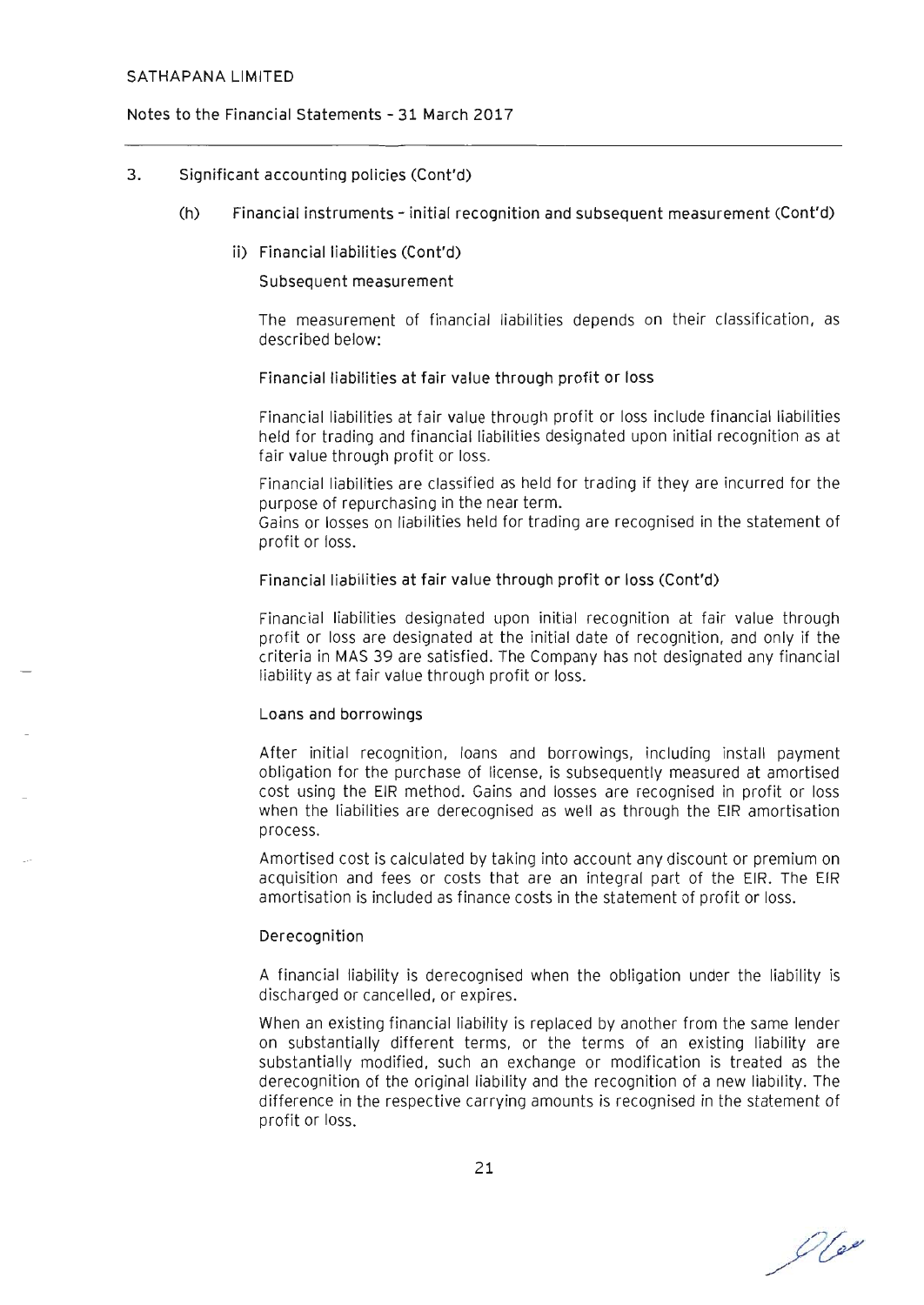### **Notes to the Financial Statements - 31 March 2017**

### **4. Significant accounting judgements, estimates and assumptions**

The preparation of the Company's financial statements requires management to make judgments, estimates and assumptions that affect the reported amounts of revenues, expenses, assets and liabilities, and the accompanying disclosures, and the disclosure of contingent liabilities. Uncertainty about these assumptions and estimates could result in outcomes that require a material adjustment to the carrying amount of assets or liabilities affected in future years.

#### **Judgments**

In the process of applying the Company's accounting policies, management does not need to make the judgments, which have the most significant effect on the amounts recognized in the financial statements.

#### **Estimates and assumptions**

Management is of the opinion that no key estimates and assumptions are expected to have a significant effect and material adjustment to the carrying amounts of assets and liabilities within the next financial year.

0600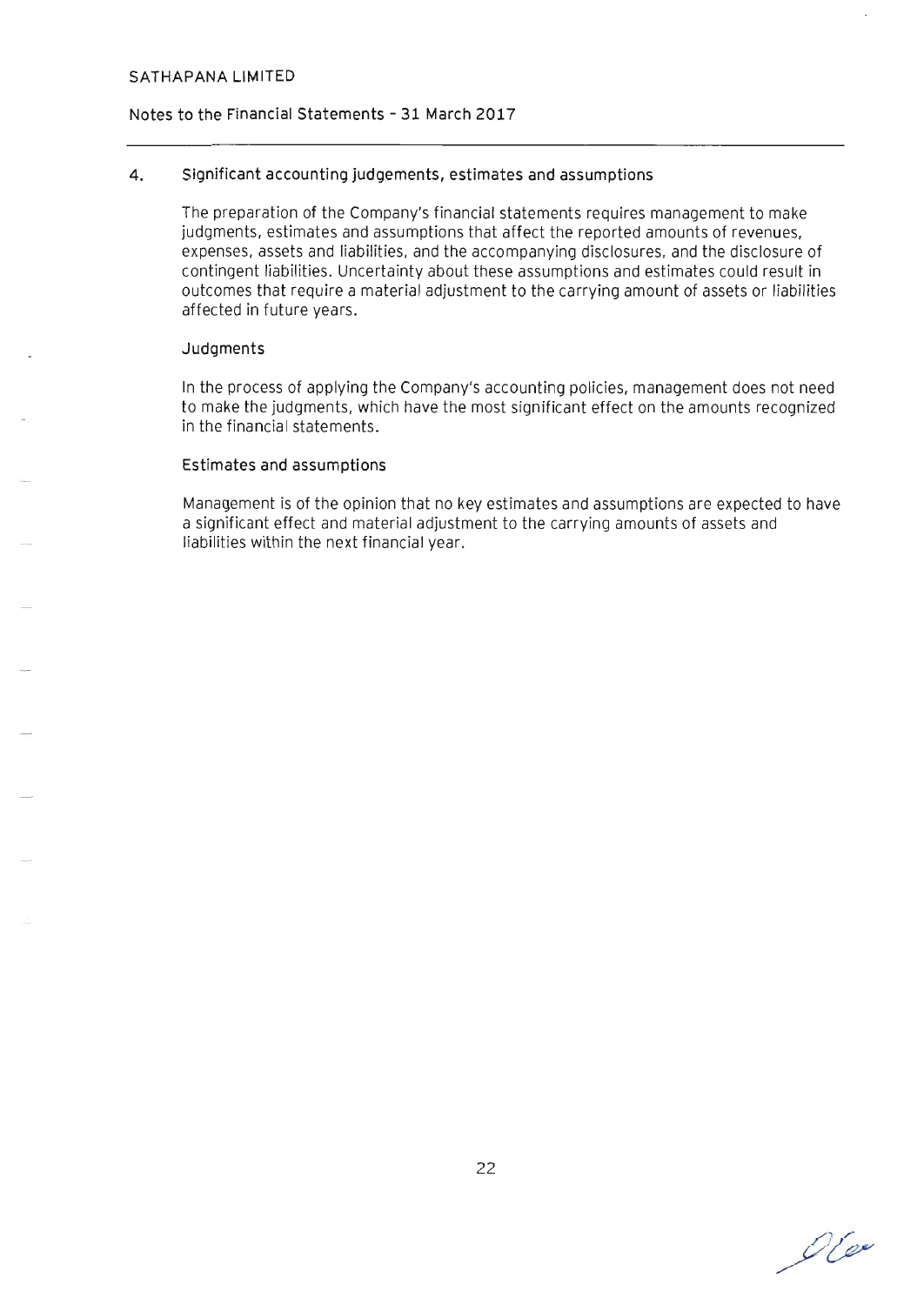$\sim$ 

### Notes to the financial statements - 31 March 2017

|    |                                                                                                                                                                                              | 1 April 2016<br>to<br>31 March 2017 | 1 April 2015<br>to<br>31 March 2016 |
|----|----------------------------------------------------------------------------------------------------------------------------------------------------------------------------------------------|-------------------------------------|-------------------------------------|
|    |                                                                                                                                                                                              | <b>MMK</b>                          | <b>MMK</b>                          |
| 5. | Interest incomes                                                                                                                                                                             |                                     |                                     |
|    | Income from Ioan to cutomers                                                                                                                                                                 | 2,690,666,900                       | 226,330,300                         |
|    | Interest income is derived at the rate 2.5% per month on the loan outstanding to customers.                                                                                                  |                                     |                                     |
|    | Interest expenses                                                                                                                                                                            |                                     |                                     |
|    | Interest expenses on savings from customers                                                                                                                                                  | 100,779,300                         | 6,544,600                           |
|    | This interest expenses is relating to the savings deposits, which was to be paid by the compnay to its customers<br>on their savings deposits at the rate 1.25% per month.                   |                                     |                                     |
| 6. | General and administrative expenses                                                                                                                                                          |                                     |                                     |
|    | Salaries and wages                                                                                                                                                                           | 1,651,009,896                       | 886,350,834                         |
|    | Professional fees                                                                                                                                                                            | 47,465,929                          | 57,909,680                          |
|    | Travel and communication expenses                                                                                                                                                            | 84,171,854                          | 27,894,850                          |
|    | Rental lease payments                                                                                                                                                                        | 323,120,000                         | 181,625,000                         |
|    | Transportation                                                                                                                                                                               | 96,975,302                          | 56,680,735                          |
|    | Office supplies                                                                                                                                                                              | 79,897,339                          | 40,241,720                          |
|    | Marketing and advertising                                                                                                                                                                    | 18,338,318                          | 36,987,700                          |
|    | Depreciation and amortisation                                                                                                                                                                | 100,465,720                         | 32,045,833                          |
|    | Others                                                                                                                                                                                       | 129,292,794                         | 51,190,297                          |
|    | Provision for loan loss                                                                                                                                                                      | 107,230,463                         | 66,114,832                          |
|    |                                                                                                                                                                                              | 2,637,967,615                       | 1,437,041,481                       |
| 7. | Other incomes (expenses)                                                                                                                                                                     |                                     |                                     |
|    | Foreign exchange gain/(loss)                                                                                                                                                                 | 466,510,531                         | (274, 190, 028)                     |
|    | Other income                                                                                                                                                                                 | 239,256,200                         | 96,800                              |
|    |                                                                                                                                                                                              | 705,766,731                         | (274,093,228)                       |
| 8. | Income tax expenses                                                                                                                                                                          |                                     |                                     |
|    | Relationship between tax expenses and accounting profit                                                                                                                                      |                                     |                                     |
|    | A reconciliation between tax expenses and the product of accounting profit multiplied by the applicable corporate<br>tax rate for the financial year ended 31 March 2017 are and as follows: |                                     |                                     |

| Accounting profit / (loss) before tax                      | 657,686,716 | (1,491,349,009) |
|------------------------------------------------------------|-------------|-----------------|
| Tax at 25%                                                 | 164,421,679 | (372, 837, 252) |
| Adjustments:                                               |             |                 |
| Effect of unused tax losses not recognised as deferred tax |             |                 |
| assets                                                     |             | 372,837,252     |
| Income tax expenses recognised in profit or loss           | 164,421,679 |                 |
|                                                            |             |                 |

 $100$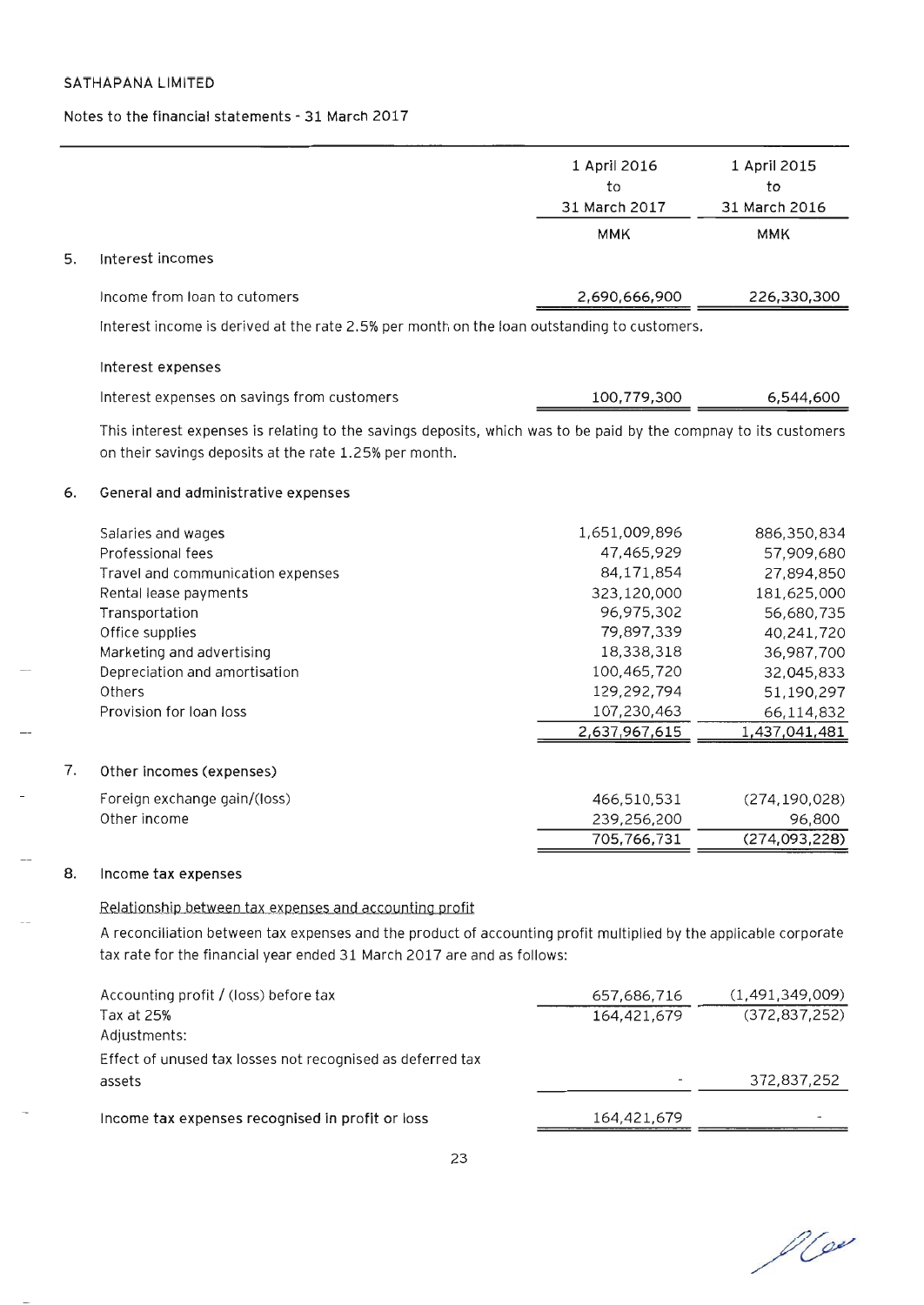**Notes to the financial statements - 31 March 2017** 

| Property, plant and equipment    |                |                              |              |                           |                |             |                 |
|----------------------------------|----------------|------------------------------|--------------|---------------------------|----------------|-------------|-----------------|
|                                  | Leashold       |                              |              |                           |                | Other fixed |                 |
|                                  | improvements   | <b>Furniture and fixture</b> | Equipment    | <b>Computer Equipment</b> | Motor vehicles | asset       | Total           |
|                                  | <b>MMK</b>     | <b>MMK</b>                   | <b>MMK</b>   | <b>MMK</b>                | <b>MMK</b>     | <b>MMK</b>  | <b>MMK</b>      |
| Cost                             |                |                              |              |                           |                |             |                 |
| At 1 April 2016                  | 31,211,450     | 45,627,850                   | 37,087,315   | 38,575,590                | 122,874,025    | 1,064,000   | 276,440,230     |
| Additions                        | 9,367,010      | 86,526,780                   | 86,343,150   | 70,398,053                | 253,062,340    | 540,000     | 506,237,333     |
| Write-off                        | (140,000)      |                              |              | (1,736,800)               |                |             | (1,876,800)     |
| Transfer counter                 | (3,700,000)    | 2,672,220                    |              |                           |                |             | (1,027,780)     |
| At 31 March 2017                 | 36,738,460     | 134,826,850                  | 123,430,465  | 107,236,843               | 375,936,365    | 1,604,000   | 779,772,983     |
| <b>Accumulated depreciation</b>  |                |                              |              |                           |                |             |                 |
| At 1 April 2016                  | (6,692,670)    | (5,672,819)                  | (4,713,707)  | (6, 127, 353)             | (6, 293, 747)  | (125,000)   | (29,625,296)    |
| Depreciation charge for the year | (11, 131, 515) | (16, 379, 545.00)            | (12,928,851) | (12,744,637)              | (41,040,603)   | (281, 733)  | (94, 506, 884)  |
| Write off                        | 38,890         |                              |              | 330,820                   |                |             | 369,710         |
| Transfer counter                 | 1,027,780      |                              |              |                           |                |             | 1,027,780       |
| At 31 March 2017                 | (16, 757, 515) | (22,052,364)                 | (17,642,558) | (18,541,170)              | (47, 334, 350) | (406, 733)  | (122, 734, 690) |
| Net carrying amount:             |                |                              |              |                           |                |             |                 |
| At 31 March 2017                 | 19,980,945     | 112,774,486                  | 105,787,907  | 88,695,673                | 328,602,015    | 1,197,267   | 657,038,293     |
| At 31 March 2016                 | 24,518,780     | 39,955,031                   | 32,373,608   | 32,448,237                | 116,580,278    | 939,000     | 246,814,934     |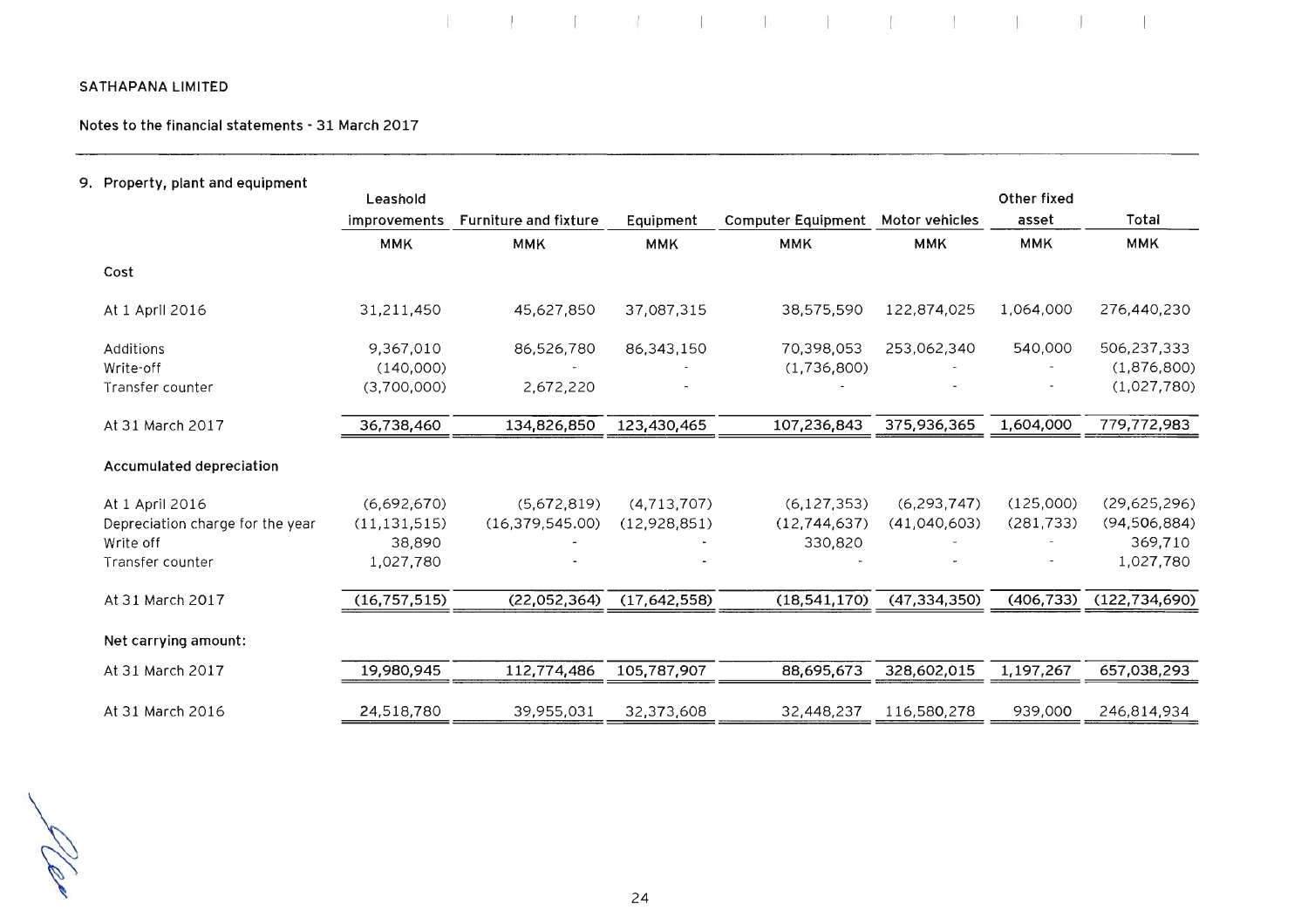#### Notes to the financial statements - 31 March 2017

|                                                                                  | 31 March 2017   | 31 March 2016            |
|----------------------------------------------------------------------------------|-----------------|--------------------------|
|                                                                                  | <b>MMK</b>      | <b>MMK</b>               |
| 10. Intangible assets                                                            |                 |                          |
| Cost                                                                             |                 |                          |
| As at 1 April                                                                    | 20,462,366      |                          |
| Additions                                                                        | 29,374,612      | 20,462,366               |
| As at 31 March                                                                   | 49,836,978      | 20,462,366               |
| Accumulated amortisation                                                         |                 |                          |
| As at 1 April                                                                    | (2,660,112)     |                          |
| Amortisation charge for the year                                                 | (5,958,836)     | (2,660,112)              |
| As at 31 March                                                                   | (8,618,948)     | (2,660,112)              |
| Net carrying amount:                                                             |                 |                          |
| At 31 March                                                                      | 41,218,030      | 17,802,254               |
| 11. Loans to customers                                                           |                 |                          |
| Group Ioan                                                                       | 17,202,469,900  | 3,280,491,200            |
| Individual loan                                                                  | 132,059,600     | 25,250,400               |
|                                                                                  | 17,334,529,500  | 3,305,741,600            |
| Less: Loan loss povision (1%)                                                    | (173, 345, 295) | (66, 114, 832)           |
| Net Ioan portfolio                                                               | 17,161,184,205  | 3,239,626,768            |
| Net loan portfolio is divided in 2 categories based on maturity                  |                 |                          |
| Current                                                                          | 17,151,813,360  | 3,238,559,940            |
| Non-current                                                                      | 9,370,845       | 1,066,828                |
|                                                                                  | 17,161,184,205  | 3,239,626,768            |
| 12. Other receivables                                                            |                 |                          |
| Retundable deposits                                                              | 31,449,575      | 24,200,000               |
| The deposits include security deposits paid on office and house lease agreement. |                 |                          |
| 13. Prepaid expenses                                                             |                 |                          |
| Prepaid rent - office                                                            | 322,843,750     |                          |
| Prepaid rent - apartment                                                         | 4,650,000       | 285,887,500<br>4,250,000 |
| Prepaid - others                                                                 | 23,210,111      | 13,375,435               |
|                                                                                  | 350,703,861     | 303,512,935              |
| 14. Cash and cash equivalents                                                    |                 |                          |
| Cash on hand                                                                     | 74,289,092      | 112,587,804              |
| Cash at bank                                                                     | 829,723,673     | 7,285,482,884            |
|                                                                                  | 904,012,765     | 7,398,070,688            |

de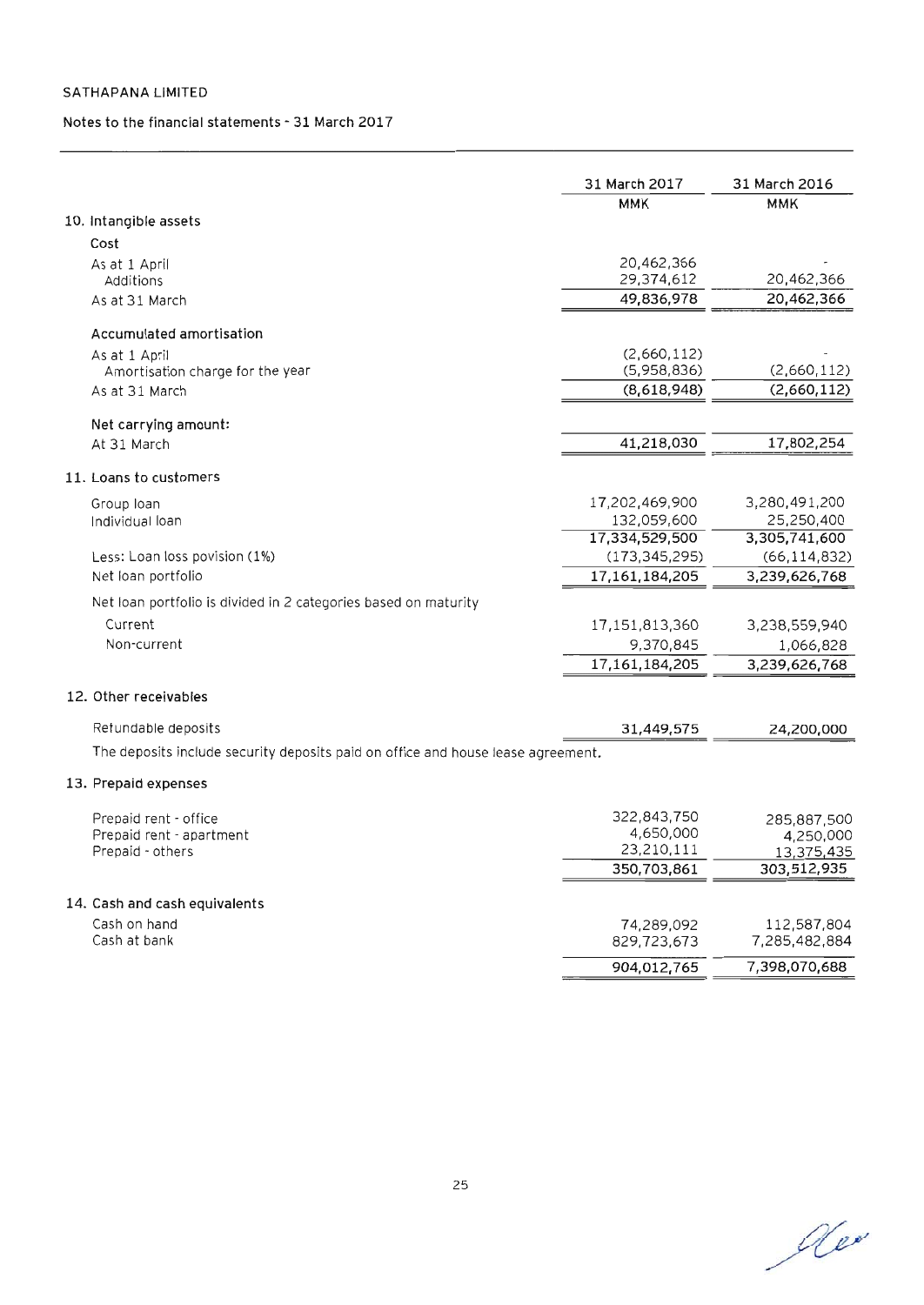#### **Notes to the financial statements - 31 March 2017**

|                                                                                           | 31 March 2017             | 31 March 2016            |
|-------------------------------------------------------------------------------------------|---------------------------|--------------------------|
| 15. Employee pension                                                                      | <b>MMK</b>                | ммк                      |
| Employee contribution (5% of basic salary)<br>Employer contribution (10% of basic salary) | 57,718,764<br>115,436,666 | 16,589,172<br>33,177,328 |
|                                                                                           | 173,155,430               | 49,766,500               |

The company has a pension scheme whereby both employee and employer contribute each month. This scheme is treated as defined contribution plan as the company's laibility is limited only to fixed amount and therefore not discounted.

The company has classified 5% of total employees pension contribution as current and the rest is classifed as noncurrent as management does not expect the amounts to be paid out within the next 12 months.

#### **16. Other payables**

| Pavables                                                                                                       | 2.010.300 | 2.750.500 |
|----------------------------------------------------------------------------------------------------------------|-----------|-----------|
| Other payables at 31 March 2017 are related to SSB contribution and withholding tax to be paid and at 31 March |           |           |

# **17. Customer savings payables**

2016 payable to related parties.

| Current     | 1,321,567,800 | 203,000,000 |
|-------------|---------------|-------------|
| Non-current | 3,060,000     | 652,500     |
|             | 1,324,627,800 | 203,652,500 |

#### **18. Share capital**

#### **Issued share capital**

|                                             | 31 March 2017 |                | 31 March 2016 |                |
|---------------------------------------------|---------------|----------------|---------------|----------------|
|                                             | No. of shares | <b>MMK</b>     | No. of shares | MMK            |
| Issued and fully paid ordinary<br>shares    |               |                |               |                |
| At 1 April<br>Issuance of shares during the | 10,000,000    | 12,601,600,000 | 25,000        | 25,625,000     |
| year                                        | 5,000,000     | 6.075.000.000  | 9,975,000     | 12,575,975,000 |
| At 31 March                                 | 15,000,000    | 18,676,600,000 | 10,000,000    | 12,601,600,000 |

The holders of ordinary shares are entitled to receive dividends as and when declared by the Company. All ordinary shares carry one vote per share without restrictions.

Ne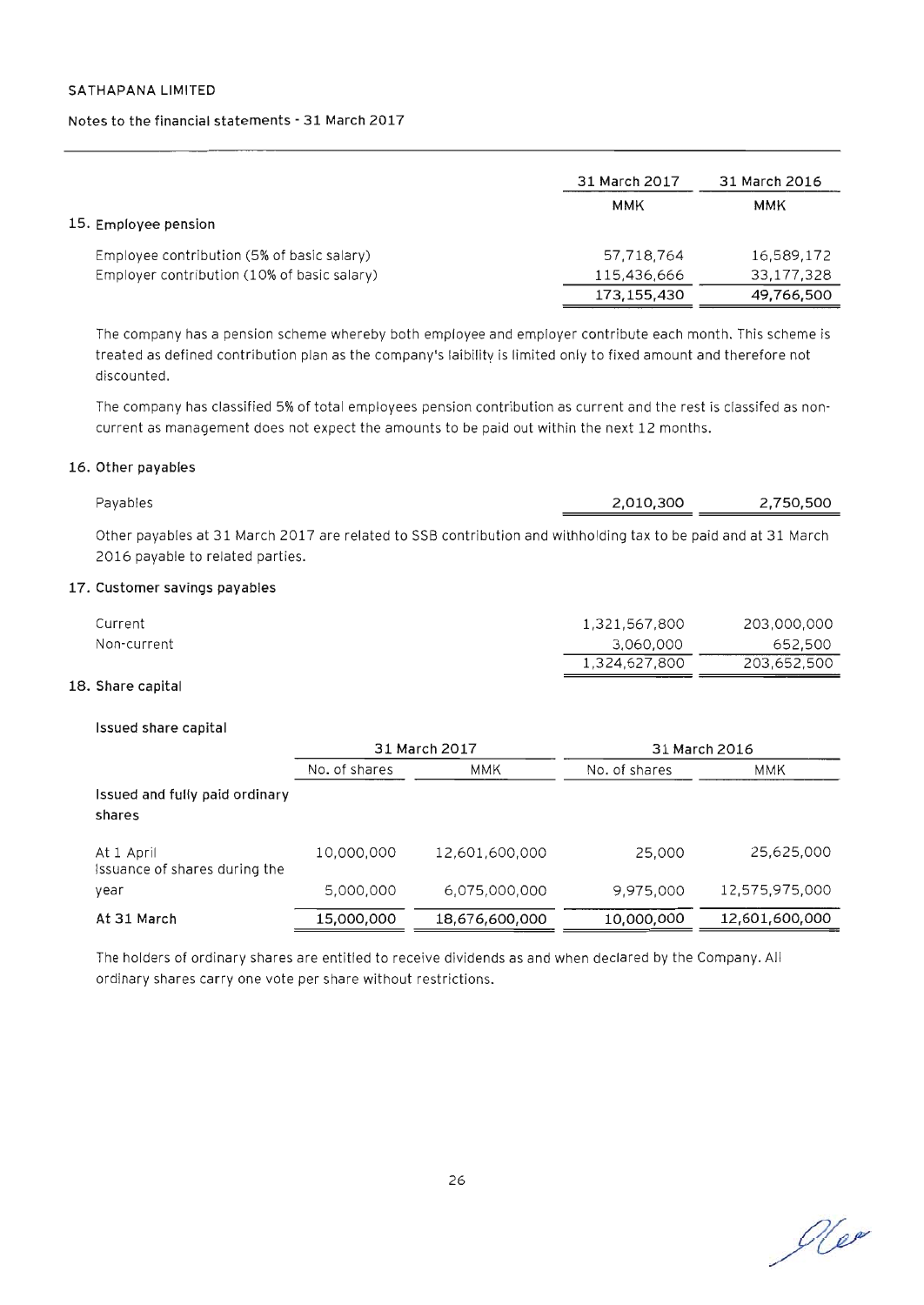#### **Notes to the financial statements - 31 March 2017**

#### **19. Commitments and contingencies**

Operating lease commitments - Company as lessee

The company has several operating lease agreement for houses and offices as leasee. The company is restricted to subleaseing the leasehold property to third parties. Future commitments for rental payment payable under noncancellable operating leases for offices at the end of reporting period are as follows:

|                                                   | 31 March 2017 | 31 March 2016 |  |
|---------------------------------------------------|---------------|---------------|--|
|                                                   | MMK           | MMK           |  |
| Not later than one year                           | 230.880.000   | 132,200,000   |  |
| Later than one year but not later than five years | 234,744,000   | 155.380.000   |  |
|                                                   | 465,624,000   | 287,580,000   |  |

#### **20. Related party transactions**

#### **(a) Temporary cash assistance**

In addition to the related party information disclosed elsewhere in the financial statements, the following significant transactions between the Company and related parties took place at terms agreed between the parties during the financial year except for equity contribution (Note 19).

| 31 March 2017 |               |
|---------------|---------------|
| ммк           | <b>MMK</b>    |
|               |               |
| 2.462.275     | 1,299,303,396 |
|               | 21.040.448    |
| 4.595.388     | ٠             |
| 7.057.663     | 1,320,343,844 |
|               |               |

#### **Terms and conditions of transactions with related parties**

Maruhan Myanmar Co., Ltd. and Sathapana Ltd. (Cambodia) paid expenses on behalf of the Company during the Company set up process. Also, the Company acquired fixed assets through these related parties. Considerations for those transactions are not secured and to be settled in cash.

#### (b) **Compensation to key management**

Short term employee benefits **414,892,620 389,843,691** 

 $O(e^{x})$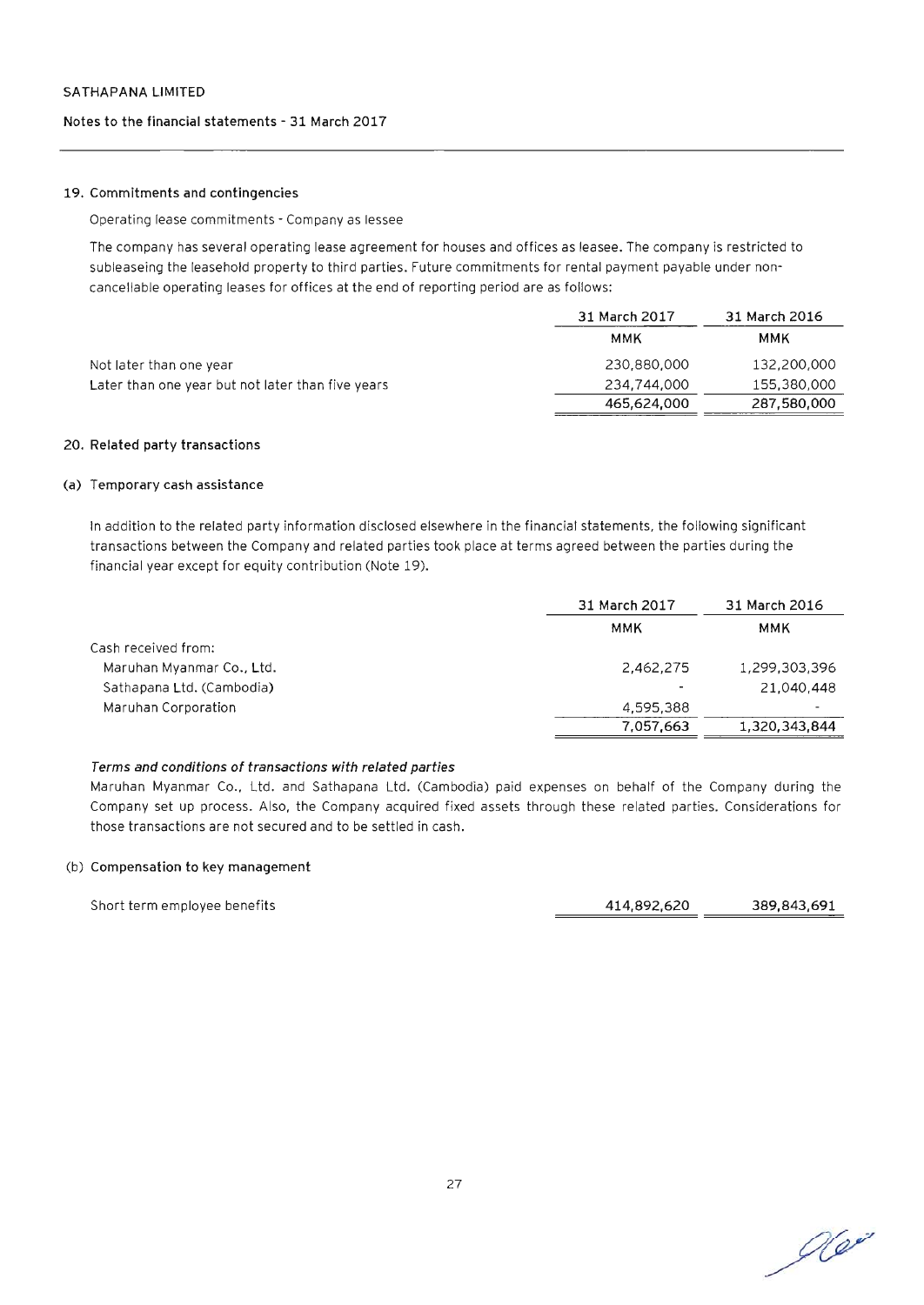#### Notes to the financial statements - 31 March 2017

#### 21. Significant subsequent events

I ne Company resolved to borrow runds in the form of a loan arranged with Mizuno Bank Ltd., and subsequently borrowed those funds on May, 2017. ( 1) Purpose of use of the funds Working capital (2) Lenders Mizuho Bank Ltd., Yangon Branch (3) Borrowed Amount MMK 1,500.00 Million (One thousand five hundred million Kyats only) (4) Interest rates 12.50% (5) Execution date 3-May-2017 & 25-May-2017 (6) Repayment dates 3-June-2017 & 23-June-2017 (7) Repayment method Bullet payment (8) Provision of security Guarantor: MARUHAN CORPORATION

#### 22 Fair value of financial instruments

The fair value of a financial instrument is the amount at which the instrument could be exchanged or settled between knowledgeable and willing parties in an arm's length transaction, other than in a forced or liquidation sale.

#### Financial instruments whose carrying amount approximates fair vale

Management has determined that the carrying cash and cash equivalents, loans and other receivables, savings and other payables, based on their notional amounts, are reasonable approximation of their fair values, either due to their short-term nature or that they floating rate instruments that are re-priced to market interest rates on or near the end of the reporting period.

#### 23. Financial risk management objectives and policies

The Company's principal financial liabilities comprise of savings and other payables. The main purpose of these financial liabilities is to finance the Company's operations and to provide guarantees to support its operations. The Company's principal financial assets include loans and other receivables including interest receivables, and cash and cash equivalents that derive directly from its operations.

The Company is exposed to market risk, credit risk and liquidity risk. The Company's senior management oversees the management of these risks.

#### Market risk

Market risk is the risk that the fair value of future cash flows of a financial instrument will fluctuate because of changes in market prices. Market risk generally comprise three types of risk: interest rate risk, currency risk and other price risk such equity price risk and commodity risk.

Ne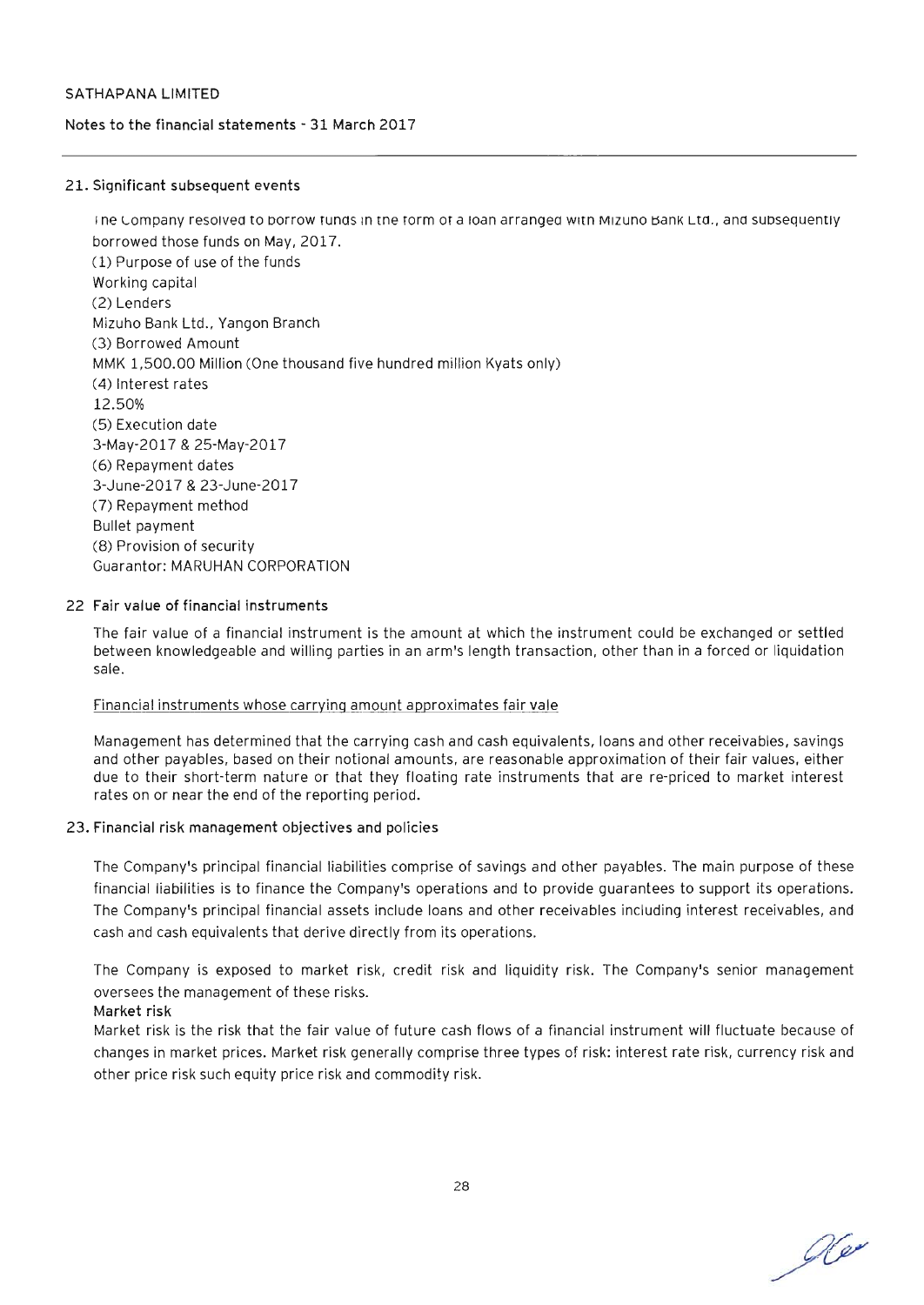#### Notes to the financial statements - 31 March 2017

#### 23. Financial risk management objectives and policies (Cont'd)

#### Foreign currency risk

Foreign currency risk is the risk that the fair value or future cash flows of a financial instrument will fluctuate because of changes in foreign exchange rates. The Company's exposure to the risk of changes in foreign exchange rates is minimal as its financial assets and financial liabilities are denominated in functional currency.

#### Credit risk

The Company performs ongoing credit evaluations of its customers and generally does not require collateral on trade receivables. Allowance for doubtful debts / receivables on uncollectible trade receivables have been made based on the expected collectability of outstanding trade receivables at the statement of financial position date.

The maximum exposure to credit risk is represented by the carrying amount of the financial assets as stated in the statement of financial position.

#### Liquidity risk

The Company monitors its risk to a shortage of funds by reviewing the cash payment plan. The Company's objective is to maintain a level of cash and bank balances deemed sufficient to finance the Company's operations and mitigate the effects of fluctuations in cash flows.

The table below summarises the maturity profile of the Company's financial asset and liabilities based on contractual undiscounted receipts and payments.

|                                          | 1 year or      |  |
|------------------------------------------|----------------|--|
|                                          | less           |  |
| Financial assets:                        | <b>MMK</b>     |  |
| Loan and other receivables               | 17,465,264,335 |  |
| Cash and cash equivalents                | 904.012.765    |  |
| Total undiscounted financial assets      | 18,369,277,100 |  |
| Financial liabilities:                   |                |  |
| Customer savings payables                | 1,321,567,800  |  |
| Accrued expenses and other payables      | 370,497,054    |  |
| Total undiscounted financial liabilities | 1,692,064,854  |  |
| Total net undiscounted financial assets  | 16,677,212,246 |  |

Ne